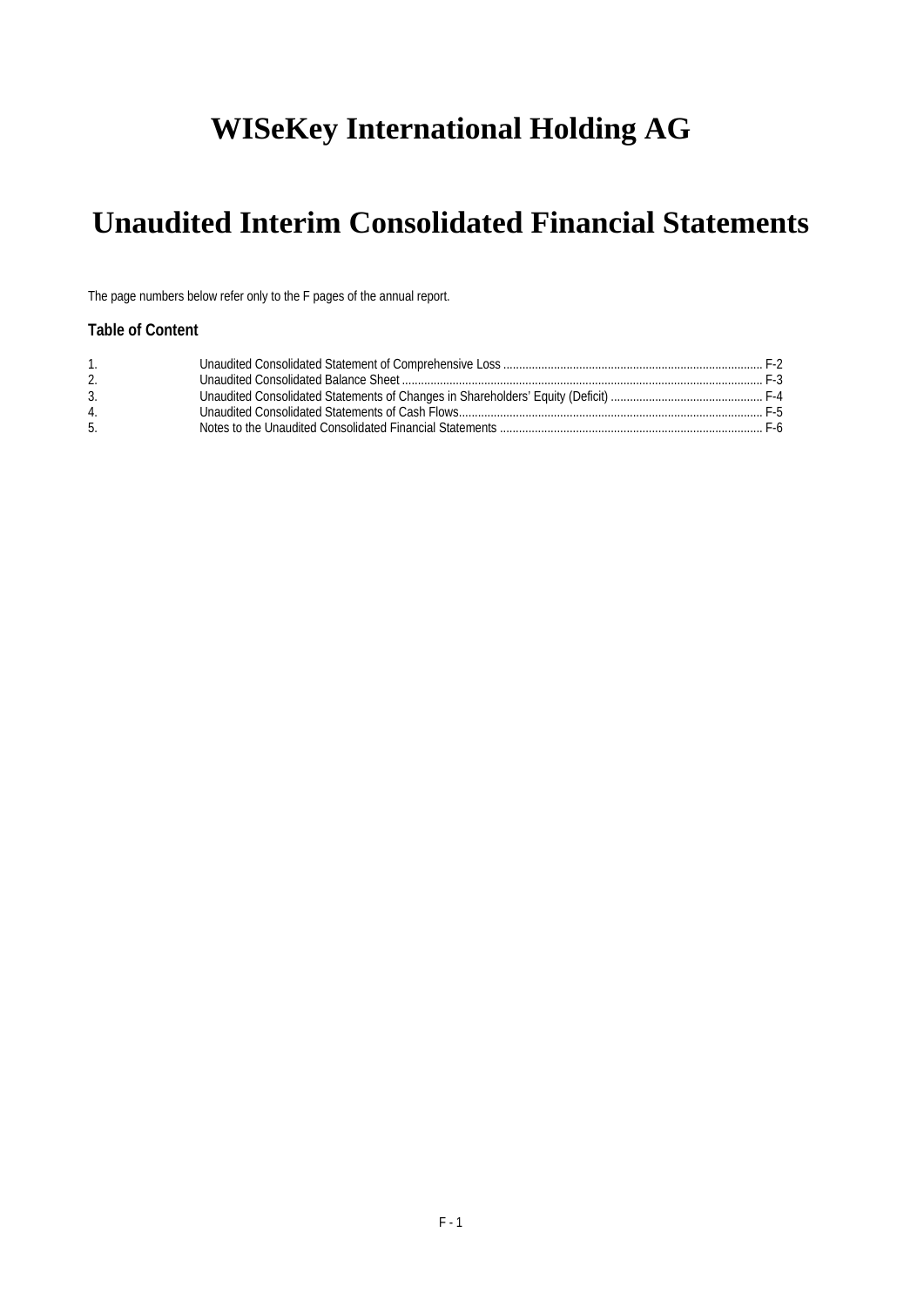## **USD'000 2017 (unaudited) 2016 (restated) (unaudited)** Net sales 21,169 1,276 Cost of sales (10,780) (533) **Gross profit** 10,389 **143** Other operating income 1,461 Research & development expenses (3,283) (110) Selling & marketing expenses (2,380) (9,641) General & administrative expenses (7,875) (23,862) Total operating expenses and the set of the set of the set of the set of the set of the set of the set of the set of the set of the set of the set of the set of the set of the set of the set of the set of the set of the se **Operating income / (loss)** (32,870) (32,870) Non-operating income 1,154 14 *30* Gain on derivative liability **18** and the set of the set of the set of the set of the set of the set of the set of the set of the set of the set of the set of the set of the set of the set of the set of the set of the set Gain / (loss) on debt extinguishment  $\overline{7}$ Interest and amortization of debt discount and the control of the control of the control of the control of the control of the control of the control of the control of the control of the control of the control of the contro Non-operating expenses (3,595) (285) *31* **Income / (loss) from operations before income tax expense (6,247) (33,141)** (33,141) Income tax (expense)/recovery expense of the state of the state of the state of the state of the state of the state of the state of the state of the state of the state of the state of the state of the state of the state of **Net income / (loss) (6,238) (33,188)** Less: Net income / (loss) attributable to noncontrolling interests (263) (185) **Net income / (loss) attributable to WISeKey International Holding AG (5,975) (33,003) Loss per share attributable to WISeKey International Holding AG** Basic (0.21) (1.40) *33* Diluted (0.21) (1.40) *33* **Other comprehensive income / (loss), net of tax:** *28* Foreign currency translation adjustments (57) 425 Defined benefit pension plans: Net loss arising during period (303) Other comprehensive income / (loss) (57) 122 **Comprehensive income / (loss) (6,295) (33,066)** Other comprehensive income / (loss) attributable to noncontrolling interests (49) **Other comprehensive income / (loss) attributable to WISeKey International Holding AG (8) 122** Comprehensive income / (loss) attributable to noncontrolling interests (312) (185) **Comprehensive income / (loss) attributable to WISeKey International Holding AG (5,983) (32,881) 6 months ended June 30,** *Note ref.*

## **1. Unaudited Consolidated Statement of Comprehensive Loss**

The accompanying notes are an integral part of these consolidated financial statements.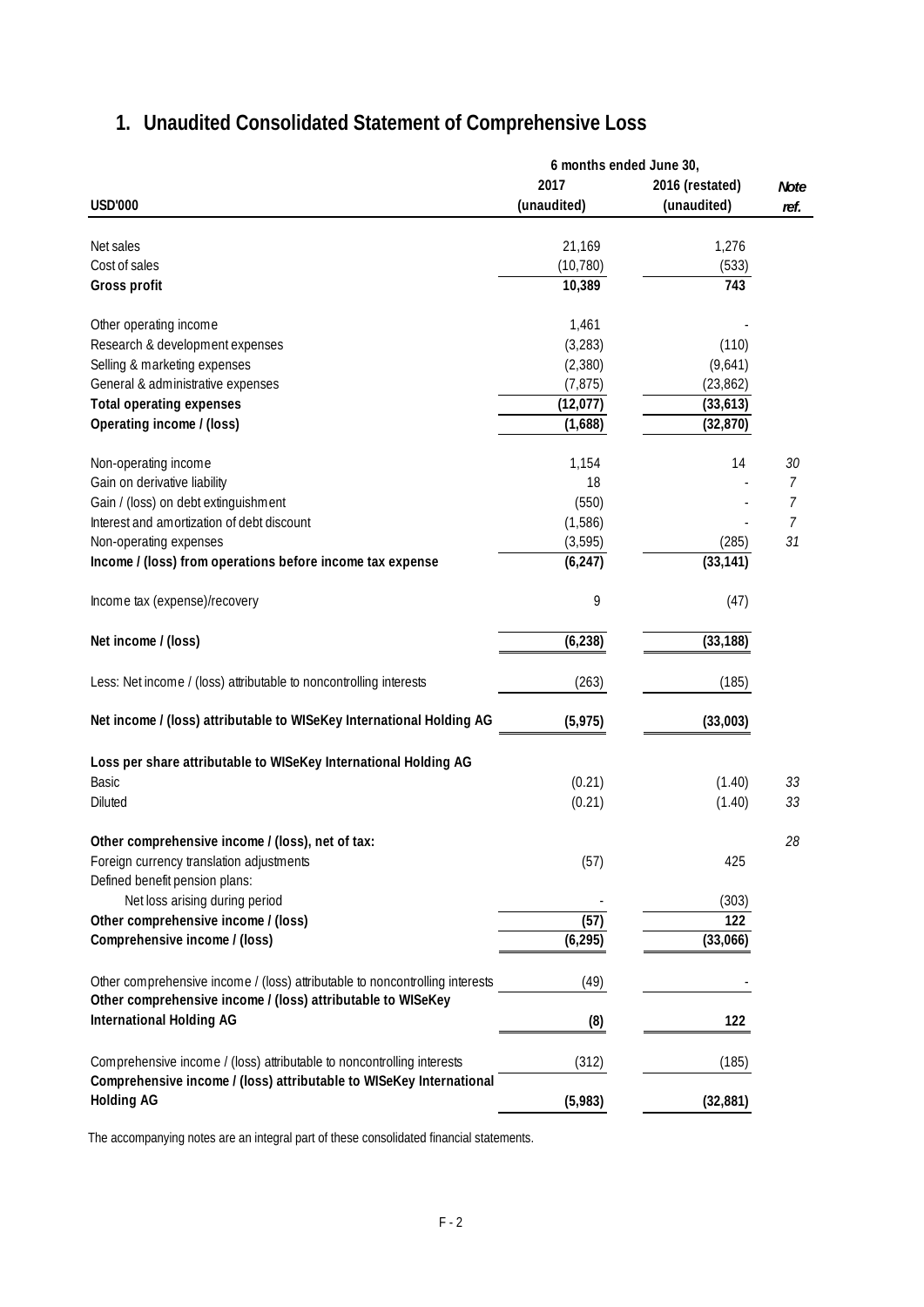## **2. Unaudited Consolidated Balance Sheet**

|                                                                             | As at June 30,          | As at December 31, | Note  |
|-----------------------------------------------------------------------------|-------------------------|--------------------|-------|
| <b>USD'000</b>                                                              | 2017 (unaudited)        | 2016               | ref.  |
| <b>ASSETS</b>                                                               |                         |                    |       |
| <b>Current assets</b>                                                       |                         |                    |       |
| Cash and cash equivalents                                                   | 6,280                   | 5,221              | 6     |
| Accounts receivable, net of allowance for doubtful accounts                 | 8,807                   | 7,733              | 8     |
| Notes receivable, net of allowance for doubtful accounts of \$nil and \$nil | 361                     |                    | 9     |
| Inventories                                                                 | 2,673                   | 2,983              | 10    |
| Prepaid expenses<br>Deferred tax assets, current                            | 1,469<br>$\overline{4}$ | 529                | 11    |
| Other current assets                                                        |                         | 869                | 12    |
| <b>Total current assets</b>                                                 | 1,673<br>21,267         | 17,336             |       |
|                                                                             |                         |                    |       |
| <b>Noncurrent assets</b>                                                    |                         |                    |       |
| Notes receivable of related parties, noncurrent                             | 3                       | 64                 | 35    |
| Marketable securities                                                       | 969                     |                    | 13    |
| Deferred tax assets, noncurrent                                             | 2,476                   |                    | 14    |
| Property, plant and equipment net of accumulated depreciation               | 4,285                   | 3,414              | 15    |
| Intangible assets, net of accumulated amortization                          | 16,466                  | 2,121              | 16    |
| Goodwill                                                                    | 16,502                  | 8,317              | 17/18 |
| Deferred charges                                                            | 820                     |                    |       |
| Other noncurrent assets                                                     | 286                     | 2,380              | 19    |
| <b>Total noncurrent assets</b>                                              | 41,807                  | 16,295             |       |
| <b>TOTAL ASSETS</b>                                                         | 63,074                  | 33,632             |       |
| <b>LIABILITIES</b>                                                          |                         |                    |       |
| <b>Current Liabilities</b>                                                  |                         |                    |       |
| Accounts and notes payable                                                  | 13,240                  | 10.787             | 20    |
| Deferred revenue                                                            | 893                     | 771                |       |
| Convertible note payable                                                    | 6,886                   | 8,918              | 7     |
| Short-term loan                                                             | 16,155                  |                    | 21    |
| Income tax payable                                                          | 34                      | 88                 |       |
| Derivative liabilities                                                      | 747                     | 1,193              | 7     |
| Deferred income tax liability, current                                      | 115                     |                    | 24    |
| Deferred tax liabilities, current                                           | 21                      |                    |       |
| Other current liabilities                                                   | 3,770                   | 3,824              | 22    |
| <b>Total current liabilities</b>                                            | 41,861                  | 25,581             |       |
| <b>Noncurrent liabilities</b>                                               |                         |                    |       |
| Indebtedness to related parties, noncurrent                                 | 932                     |                    | 35    |
| Employee benefit plan obligation                                            | 4,576                   | 3,810              | 23    |
| Deferred income tax liability, noncurrent                                   | 1,414                   |                    | 24    |
| Other noncurrent liabilities                                                |                         | 2,329              | 25    |
| <b>Total noncurrent liabilities</b>                                         | 6,922                   | 6,139              |       |
| TOTAL LIABILITIES                                                           | 48,783                  | 31,720             |       |
| Commitments and contingent liabilities                                      |                         |                    | 26    |
| Redeemable preferred stock                                                  | 4,675                   |                    | 17    |
|                                                                             |                         |                    |       |
| <b>SHAREHOLDERS' EQUITY</b>                                                 |                         |                    |       |
| Common stock - Class A                                                      | 400                     | 400                | 27    |
| CHF 0.01 par value<br>Authorized - nil and nil shares                       |                         |                    |       |
| Issued and outstanding - 40,021,988 and 40,021,988 shares                   |                         |                    |       |
| Common stock - Class B                                                      | 1,014                   | 756                | 27    |
| CHF 0.05 par value                                                          |                         |                    |       |
| Authorized - 13,731,248 and 9,334,847 shares                                |                         |                    |       |
| Issued and outstanding - 19,758,100 and 14,668,392 shares                   |                         |                    |       |
| Additional paid-in capital                                                  | 172,802                 | 159,431            |       |
| Accumulated other comprehensive income / (loss)                             | (1,909)                 | (1,901)            | 28    |
| Accumulated deficit                                                         | (162,002)               | (155,691)          |       |
| Total shareholders' equity (deficit) attributable to WISeKey shareholders   | 10,305                  | 2,995              |       |
| Noncontrolling interests in consolidated subsidiaries                       | (689)                   | (1,083)            |       |
| Total shareholders'equity deficit                                           | 9,616                   | 1,912              |       |
| TOTAL LIABILITIES AND EQUITY AND REDEEMABLE PREFERRED SHARES                | 63,074                  | 33,632             |       |
|                                                                             |                         |                    |       |

The accompanying notes are an integral part of these consolidated financial statements.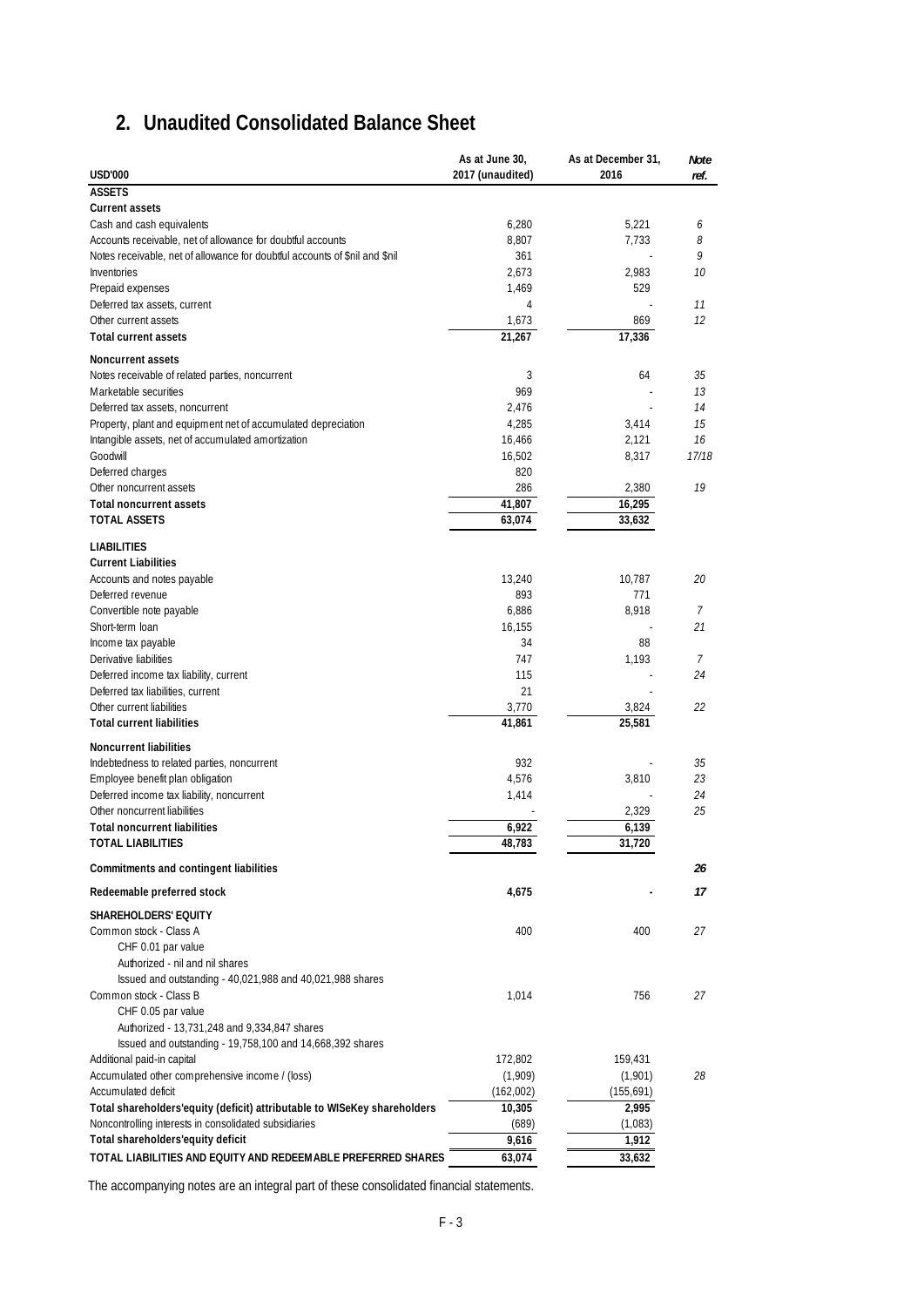| 3. Unaudited Consolidated Statements of Changes in Shareholders' Equity |
|-------------------------------------------------------------------------|
| (Deficit)                                                               |

|                               | 1,912                                                                                                                                                  | 5,792                         |                                |       |       | 4,339                                      | (6,238)                                       | (57)                                |                 | 14,292                                                                                  |
|-------------------------------|--------------------------------------------------------------------------------------------------------------------------------------------------------|-------------------------------|--------------------------------|-------|-------|--------------------------------------------|-----------------------------------------------|-------------------------------------|-----------------|-----------------------------------------------------------------------------------------|
| Redeemable<br>preferred stock |                                                                                                                                                        |                               |                                |       |       | 4,339                                      |                                               |                                     | 336             | 4,675                                                                                   |
| Total equity                  | 1,912                                                                                                                                                  | 5,792                         | 4,839                          |       | 1,287 |                                            | (6,238)                                       | (57)                                | (336)           | 9,616                                                                                   |
| interests                     | (1,083)                                                                                                                                                |                               |                                |       | 706   |                                            | (263)                                         | (49)                                |                 | (689)                                                                                   |
|                               | 2,995                                                                                                                                                  | 5,792                         | 4,839                          | 2,417 | 581   |                                            | (5,975)                                       | ම                                   | (336)           | 10,305                                                                                  |
| Accumulated other<br>/(loss)  | (1,901)                                                                                                                                                |                               |                                |       |       |                                            |                                               | ම                                   |                 | (1,909)                                                                                 |
|                               | (155, 691)                                                                                                                                             |                               |                                |       |       |                                            | (5,975)                                       |                                     | (336)           | (162,002)                                                                               |
| in capital                    | 159,431                                                                                                                                                | 5,717                         | 4,656                          | 2,417 | 587   |                                            |                                               |                                     |                 | 172,802                                                                                 |
| Total share<br>capital        | 1,156                                                                                                                                                  | 15                            | 183                            |       |       |                                            |                                               |                                     |                 | 1,415                                                                                   |
| Class B                       | 756                                                                                                                                                    | 15                            | 183                            |       |       |                                            |                                               |                                     |                 | 1,014                                                                                   |
| Class A                       | 400                                                                                                                                                    |                               |                                |       |       |                                            |                                               |                                     |                 | 400                                                                                     |
| Class B                       | 14,668,392                                                                                                                                             | 1,494,198                     | 3,595,510                      |       |       |                                            |                                               |                                     |                 | 19,758,100                                                                              |
| Class A                       | 40,021,988                                                                                                                                             |                               |                                |       |       |                                            |                                               |                                     |                 | 40,021,988                                                                              |
| USD'000                       | As at December 31, 2016                                                                                                                                | Common stock issued           | Options exercised <sup>1</sup> |       |       | Acquisition of Quo Vadis Group             | Net loss                                      | Other comprehensive income / (loss) | Deemed dividend | As at June 30, 2017                                                                     |
|                               | and redeemable shares<br>Total equity (deficit)<br>comprehensive income Total stockholders' Non controlling<br>Accumulated deficit<br>Additional paid- | (deficit)<br>equity (deficit) |                                |       | 4,839 | 2,417<br>2,417<br>Stock-based compensation | 1,287<br>Change in ownership in WISeKey India |                                     |                 | The accompanying notes are an integral part of these consolidated financial statements. |

1. The articles of association of the Company had not been updated as of June 30, 2017 with the shares issued as a result of the exercise of these options.

1. The articles of association of the Company had not been updated as of June 30, 2017 with the share's issued as a result of the exercise of these options.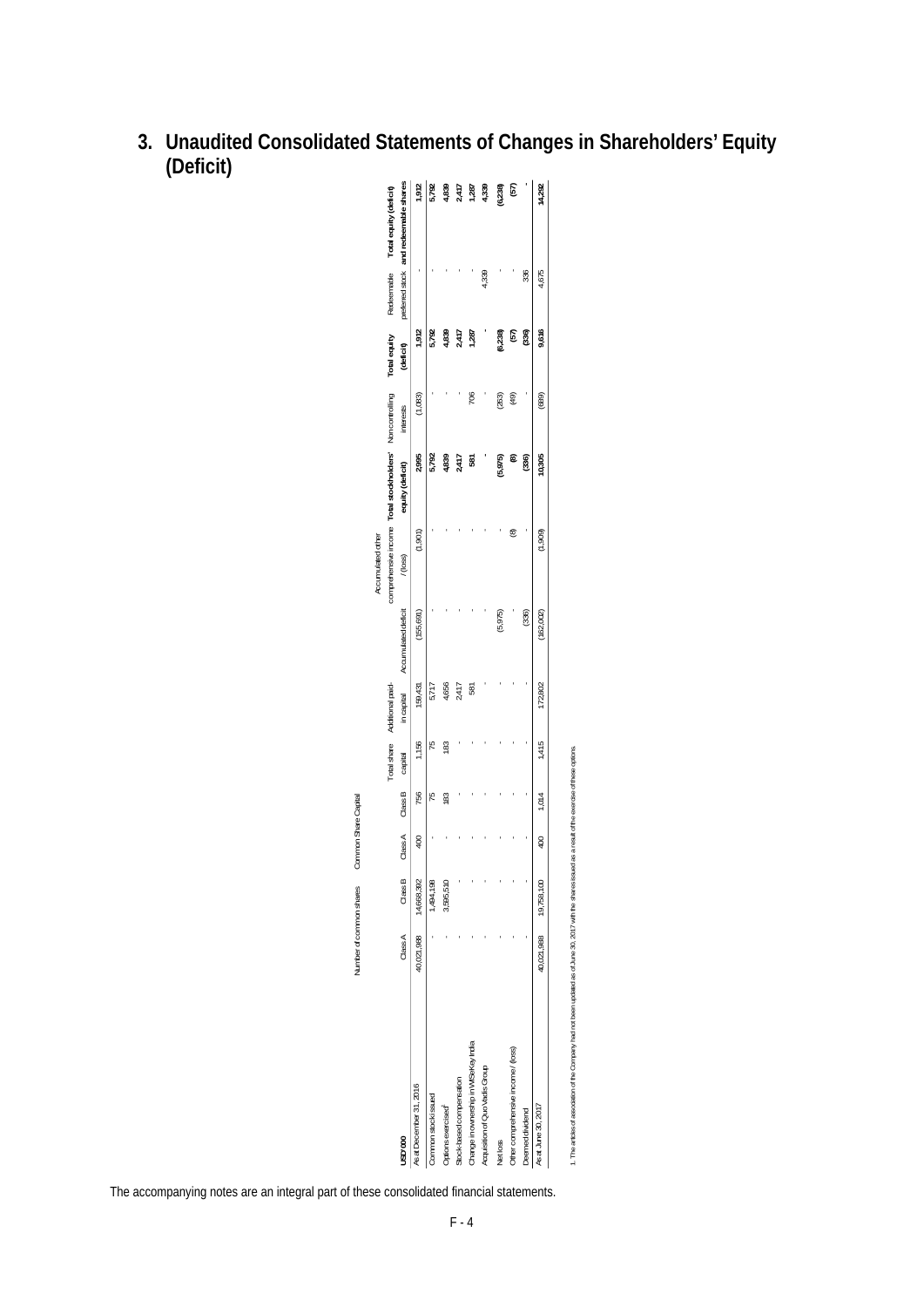## **4. Unaudited Consolidated Statements of Cash Flows**

|                                                                                                | 2017<br>(unaudited) | 2016 (Restated)<br>(unaudited) |
|------------------------------------------------------------------------------------------------|---------------------|--------------------------------|
| Cash Flows from operating activities:                                                          |                     |                                |
| Net loss                                                                                       | (6, 238)            | (33, 188)                      |
| Adjustments to reconcile net income to net cash provided by (used in) operating<br>activities: |                     |                                |
| Interest and amortisation of debt discount                                                     | 1,586               |                                |
| Depreciation of property, plant & equipment                                                    | 462                 | 10 <sup>°</sup>                |
| Amortization of intangible assets                                                              | 1.130               | 19                             |
| Amortization of debt issue costs                                                               | 169                 |                                |
| Gain on derivative liability                                                                   | (18)                |                                |
| Loss on debt extinguishment                                                                    | 550                 |                                |
| Stock-based compensation                                                                       | 2,417               | 26,901                         |
| Increase / (decrease) in defined benefit pension liability                                     | 766                 | (206)                          |
| Increase / (decrease) in other noncurrent liabilities                                          | 17                  |                                |
| Provision for bad debt expense                                                                 | 264                 |                                |
| Inventory obsolescence impairment                                                              | 273                 |                                |
| Income tax expense /(recovery)                                                                 | (9)                 |                                |
| Other non cash expenses /(income)                                                              | 99                  | 2,993                          |
| Unrealized foreign currency transactions                                                       | 57                  | (425)                          |
| Changes in operating assets and liabilities, net of effects of businesses acquired             |                     |                                |
| Decrease (increase) in accounts receivables                                                    | 1.432               | (2, 282)                       |
| Decrease (increase) in inventories                                                             | 310                 | (1,071)                        |
| Decrease (increase) in other assets, net                                                       | (1,746)             | (2,924)                        |
| Increase (decrease) in accounts payable                                                        | (1, 193)            | 36                             |
| Increase (decrease) in deferred revenue                                                        | (1,814)             | (178)                          |
| Increase (decrease) in income taxes payable                                                    | (54)                |                                |
| Increase (decrease) in other current liabilities                                               | (2, 395)            | 1,847                          |
| Net cash provided by (used in) operating activities                                            | (3,935)             | (8, 468)                       |
| Cash Flows from investing activities:                                                          |                     |                                |
| Acquisition of property, plant and equipment                                                   | 42                  |                                |
| Decrease in receivable from shareholders                                                       |                     | 3,220                          |
| Acquisition of a business, net of cash and cash equivalents acquired                           | (11,629)            | 150                            |
| Net cash provided by (used in) investing activities                                            | (11, 587)           | 3,370                          |
| Cash Flows from financing activities:                                                          |                     |                                |
| Proceeds from options exercises                                                                | 22                  |                                |
| Proceeds from issuance of Common Stock                                                         |                     | 7,827                          |
| Proceeds from convertible loan issuance                                                        | 293                 | 2,959                          |
| Proceeds from debt                                                                             | 16,155              |                                |
| Net cash provided by (used in) financing activities                                            | 16,470              | 10,786                         |
| Effect of exchange rate changes on cash and cash equivalents                                   | 112                 | 182                            |
| Cash and cash equivalents                                                                      |                     |                                |
| Net increase (decrease) during the period                                                      | 1,060               | 5,870                          |
| Balance, beginning of period                                                                   | 5,221               | 262                            |
| Balance, end of period                                                                         | 6,280               | 6,132                          |
| Supplemental cash flow information                                                             |                     |                                |
| Cash paid for interest, net of amounts capitalized                                             |                     |                                |
| Cash paid for incomes taxes                                                                    |                     |                                |
| Noncash transactions:                                                                          |                     |                                |
| Issuance of shares to acquire a business                                                       | 4,307               |                                |
| Redeemable preferred stock                                                                     | 4,375               |                                |

**6 months ended June 30,**

The accompanying notes are an integral part of these consolidated financial statements.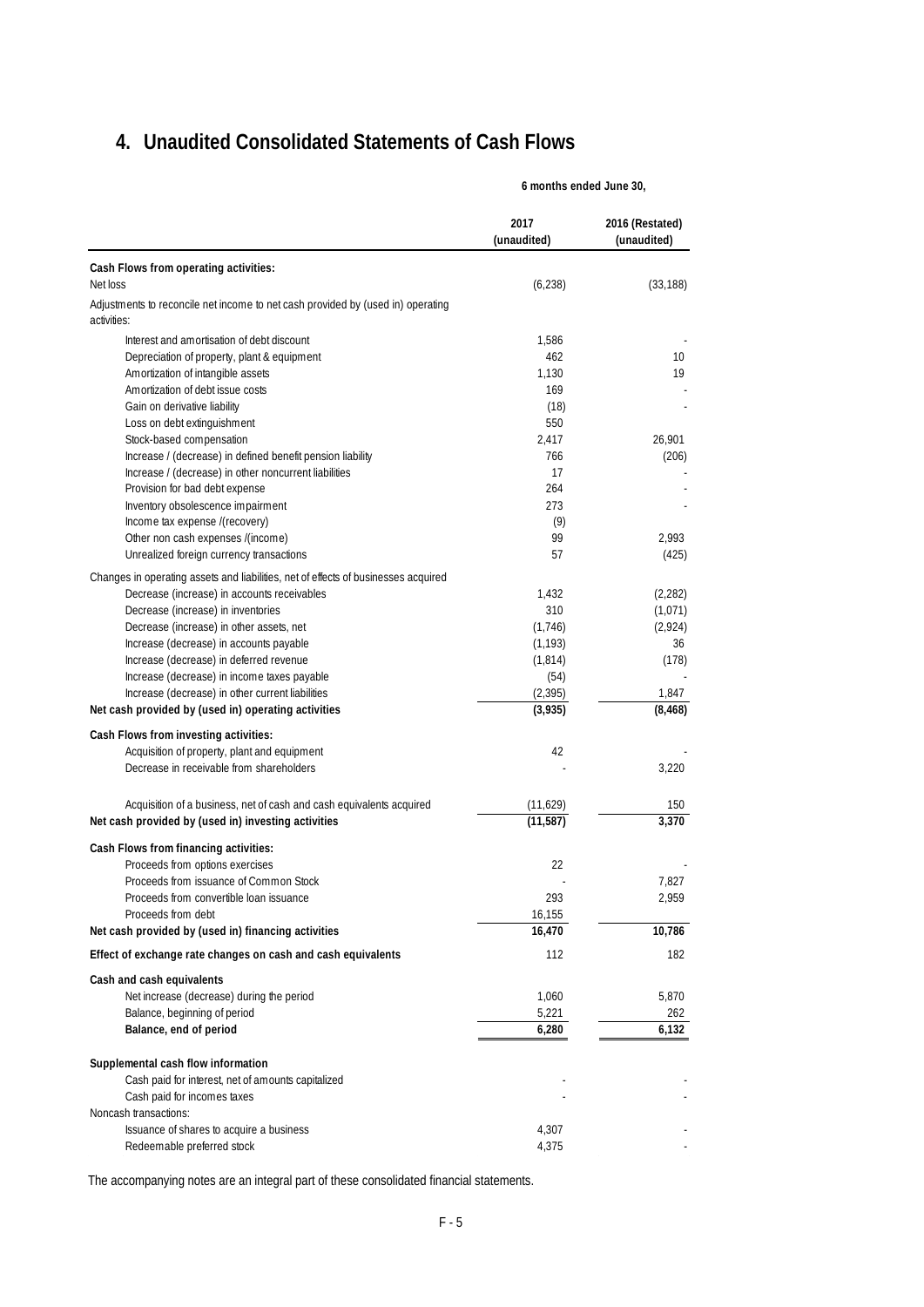## **5. Notes to the Unaudited Consolidated Financial Statements**

#### **Note 1. The Company**

WISeKey International Holding AG ("**WIHN**"), together with its consolidated subsidiaries ("**WISeKey**" or the "**Company**"), has its headquarters in Switzerland. WISeKey International Holding AG, the ultimate parent of the WISeKey Group, was incorporated in November 2015 and is listed on the Swiss Stock Exchange, SIX SAG with the valor symbol "WIHN".

The Company develops, markets, hosts and supports a range of solutions that enable the secure digital identification of people, content and objects, by generating digital identities that enable its clients to monetize their existing user bases and at the same time, expand its own ecosystem. WISeKey generates digital identities from its current products and services in Cybersecurity Services, IoT (internet of Things), Digital Brand Management and Mobile Security.

The Company leads a carefully planned vertical integration strategy through acquisitions of companies in the industry. The strategic objective is to provide integrated services to its customers and also achieve cross-selling and synergies across WISeKey. Through this vertical integration strategy, the Company anticipates being able to generate profits in the near future.

#### **Note 2. Future Operations**

The Company experienced a loss from operations in this reporting period, although it does anticipate being able to generate profits in the near future. However, this cannot be predicted with any certainty. The accompanying consolidated financial statements have been prepared assuming that the Company will continue as a going concern.

The Company incurred a net operating loss of USD 3,094,000 and had negative working capital of USD (20,675,000) as at June 30, 2017.

Based on the Company's cash projections for the next 12 months, it will need approximately USD 2.6 million to fund operations.

Historically, the Company has been dependent on equity financing to augment the operating cash flow to cover its cash requirements. Any additional equity financing may be dilutive to shareholders.

In the period to June 30, 2017, the Company secured an acquisition line of credit agreement with ExWorks Capital Fund I, L.P. ("**ExWorks**") secured on the assets of the Company and with restrictive covenants and an annual interest rate of 18% (see note 21 for detail). The primary purpose of this revolving credit was the acquisition of the QuoVadis group under the holding company QV Holdings Ltd (together with its subsidiaries "**QuoVadis**") which was completed on April 03, 2017 (see note 17 for detail). QuoVadis is cash positive on projected revenues of USD 20 million for the year to December 31, 2017.

The line of credit agreement with ExWorks includes a clause allowing WISeKey to extend the term of each loan by 6 months, which WISeKey intends to exercise in the second half of 2017.

Moreover, the Company closed a Share Subscription Facility with GEM LLC, (Global Equity Markets, "**GEM**"), on January 19, 2016, which is a CHF 60 million facility over 5 years and allows the Company to draw down funds at its option in exchange for WIHN class B shares. The mechanics of the deal allow for a drawdown essentially 18 times in a year, the amount being in a range related to the trading volume and price of the WIHN class B share trading on the Swiss SIX Stock Exchange. The drawdown amount is based on 90% of the average closing price of the last 15 trading days multiplied by 1,000% of the average volume of the last 15 trading days. GEM can then elect to purchase between 50% and 200% of this figure. For the 6 months to June 30, 2017 WISeKey has made one drawdown for CHF 279,900 (USD 292,538 at historical rate) on June 29, 2017 in exchange for 100,000 WIHN class B shares. Therefore as at June 30, 2017 the outstanding facility available is CHF 59,720,100. This facility will be used as a safeguard should there be any difficulties in raising the necessary equity to cover the USD 2.6 million projected cash shortfall noted above.

Based on the foregoing, especially the anticipated performance of its two recent acquisitions and the planned synergies of operating as a Group, being able to offer enhanced versions of existing products and cross-selling to the individual companies client base, Management believe it is correct to present these figures on a going concern basis.

#### **Note 3. Basis of Presentation**

The consolidated financial statements are prepared in United States dollars ("**USD**") on the basis of generally accepted accounting principles in the United States of America ("**US GAAP**").

The accompanying unaudited interim consolidated financial statements have been prepared by management in accordance with ASC 270 ("Interim Reporting") and, as a consequence, do not include all information and footnotes required by generally accepted accounting principles and should, therefore, be read in conjunction with the Company's consolidated financial statements for the year ended December 31, 2016 included in the Annual Report 2016. These statements do include all normal recurring adjustments which the Company believes necessary for a fair presentation of the statements. The interim results of operations are not necessarily indicative of the results to be expected for the full year ended December 31, 2017.

Except as indicated in the notes below, there have been no other material changes in the information disclosed in the notes to the consolidated financial statements included in the Company's Annual Report 2016 for the year ended December 31, 2016.

#### *Acquisition of QuoVadis*

On April 03, 2017 the Company acquired QV Holdings Ltd, a Bermuda based company, and its affiliates. The QuoVadis Group provides digital certificate services, internet security, computer equipment and data hosting, disaster recovery and data backup services. The Company holds accreditations under the AICPA WebTrust Standard QuoVadis, and is also accredited by the Swiss Government under the ZertES regulations, by the Dutch Government under the ETSI, PKI Overheid and eHerkenning regulations, and as a certificate service provider under the Bermuda Electronic Transactions Act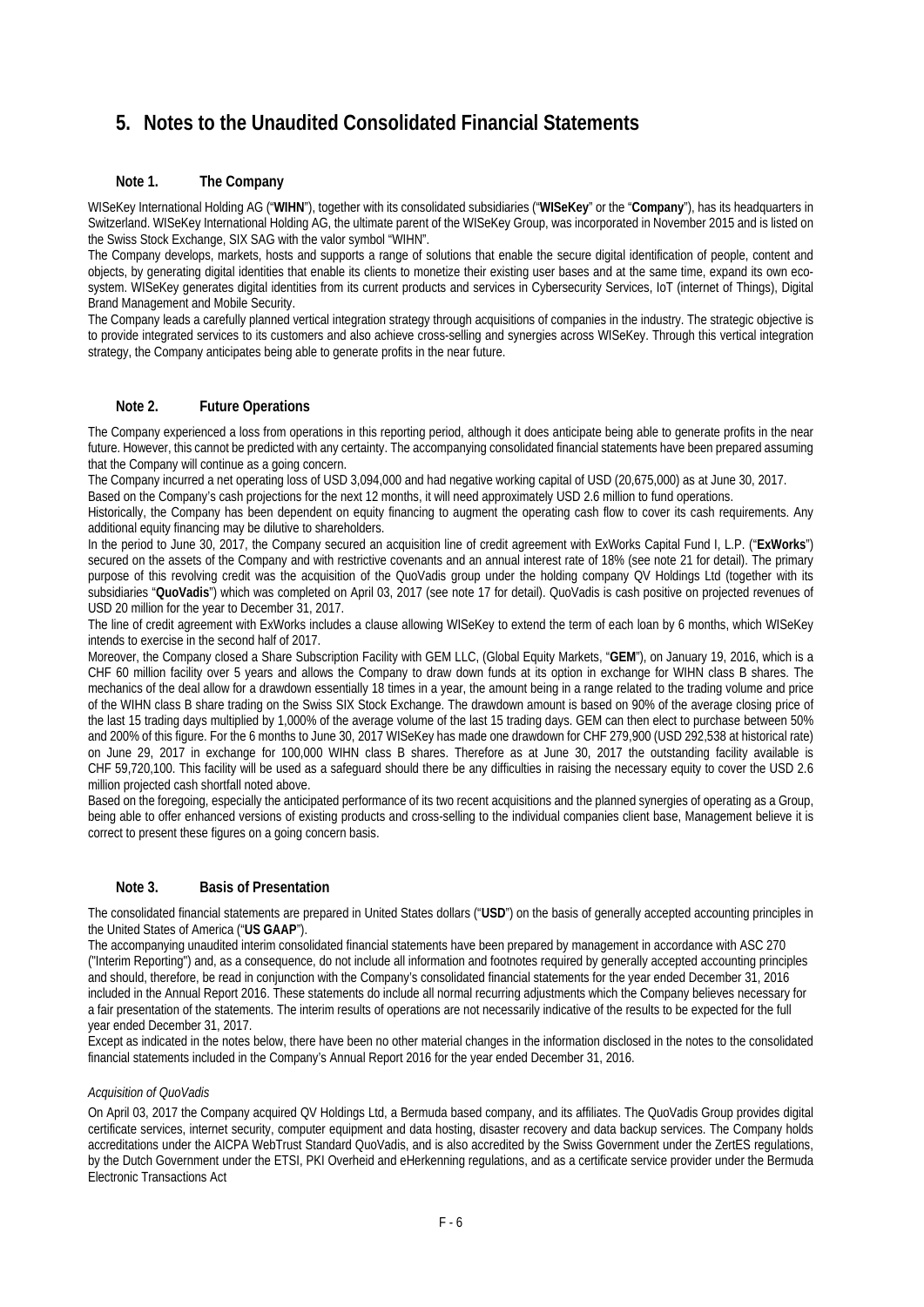The assets, liabilities and results of QuoVadis have been consolidated in the Company's financial statements from the acquisition date of April 03, 2017.

#### *Restatement of prior period*

In the interim report 2016 a stock based compensation charge of USD 20,081,131 in relation to the reverse acquisition that took place on March 22, 2016 was recognized for the 6 months to June 30, 2016.

With the reverse acquisition transaction, the shareholding percentage of the Company's CEO in the newly formed Company changed from his previous shareholding percentage in WISeKey SA. Before the reverse acquisition the Company's CEO owned 25.08% of the overall capital in WISeKey SA. Through the reverse acquisition, the Company's CEO increased his stake in the consolidated entities to 39.55%, which represents a compensation of incremental Class B shares by 3,086,588 valued at USD 5.16, i.e. a stock based compensation charge of USD 15,916,300 was recognized in the income statement for the year to December 31, 2016 hence an decrease by USD 4,164,831 in general and administrative expenses between June 30, 2016 and December 31, 2016. There was no cash payment following the change in valuation of his shareholding. However, for the 6 months to June 30, 2016, percentages of shareholding of the Company's CEO were miscalculated as 20.36% prior to the reverse acquisition, and 38.60% after the reverse acquisition, which represented a compensation of incremental Class B shares by 3,891,281 instead of the correct incremental number of 3,086,588 WIHN Class B shares, hence an overstatement of the share-based compensation charge by USD 4,164,831 in the 2016 interim report.

The Consolidated Statements of Changes in Shareholders' Equity (Deficit) reflects the impact of the reverse acquisition that took place on March 22, 2016. In the transaction, WIHN acquired 90.3% of the share capital of WISeKey SA. This gave rise to a noncontrolling interest in total equity of USD (419,825) which was not reflected in the interim report 2016. Similarly the noncontrolling share of WISeKey SA losses from March 22, 2016 to June 30, 2016 for an amount of USD (306,715) was not shown as attributed to noncontrolling interests in the 2016 interim report. Both were included in the annual report to December 31, 2016. This gives rise to a reclassification of USD (306,715) out of the net loss attributable to WIHN and into the net loss attributable to noncontrolling interests in the income statement for the 6 months to June 30, 2016.

The tables below describe the impact of the restatements on the consolidated income statement for the 6 months to June 30, 2016. As mentioned above, the financial statements as at December 31, 2016 included the correct treatment of the two items restated as at June 30, 2016. Therefore the financial statements as at December 31, 2016 will not be restated.

| Consolidated Statement of Income / (Loss)                            | 6 months ended June 30, 2016 |             |           |  |  |
|----------------------------------------------------------------------|------------------------------|-------------|-----------|--|--|
|                                                                      | Per interim                  |             |           |  |  |
| <b>USD'000</b>                                                       | report                       | Restatement | Restated  |  |  |
| Net sales                                                            | 1,276                        |             | 1,276     |  |  |
| Cost of sales                                                        | (533)                        |             | (533)     |  |  |
| Gross profit                                                         | 743                          |             | 743       |  |  |
| Research & development expenses                                      | (110)                        |             | (110)     |  |  |
| Selling & marketing expenses                                         | (91)                         | (9,550)     | (9,641)   |  |  |
| General & administrative expenses                                    | (37, 576)                    | 13,714      | (23, 862) |  |  |
| <b>Total operating expenses</b>                                      | (37, 777)                    | 4,164       | (33, 613) |  |  |
| Operating income / (loss)                                            | (37, 034)                    | 4,164       | (32, 870) |  |  |
| Non-operating income                                                 | 14                           |             | 14        |  |  |
| Non-operating expenses                                               | (285)                        |             | (285)     |  |  |
| Income / (loss) from operations before income tax expense            | (37, 305)                    | 4,164       | (33, 141) |  |  |
| Income tax (expense)/recovery                                        | (47)                         |             | (47)      |  |  |
| Net income / (loss)                                                  | (37, 352)                    | 4,164       | (33, 188) |  |  |
| Less: Net income / (loss) attributable to noncontrolling interests   |                              | (307)       | (307)     |  |  |
| Net income / (loss) attributable to WISeKey International Holding AG | (37, 352)                    | 4,471       | (32,881)  |  |  |
| Loss per share attributable to WISeKey International Holding AG      |                              |             |           |  |  |
| Basic                                                                | (1.59)                       |             | (1.40)    |  |  |
| <b>Diluted</b>                                                       | (1.59)                       |             | (1.40)    |  |  |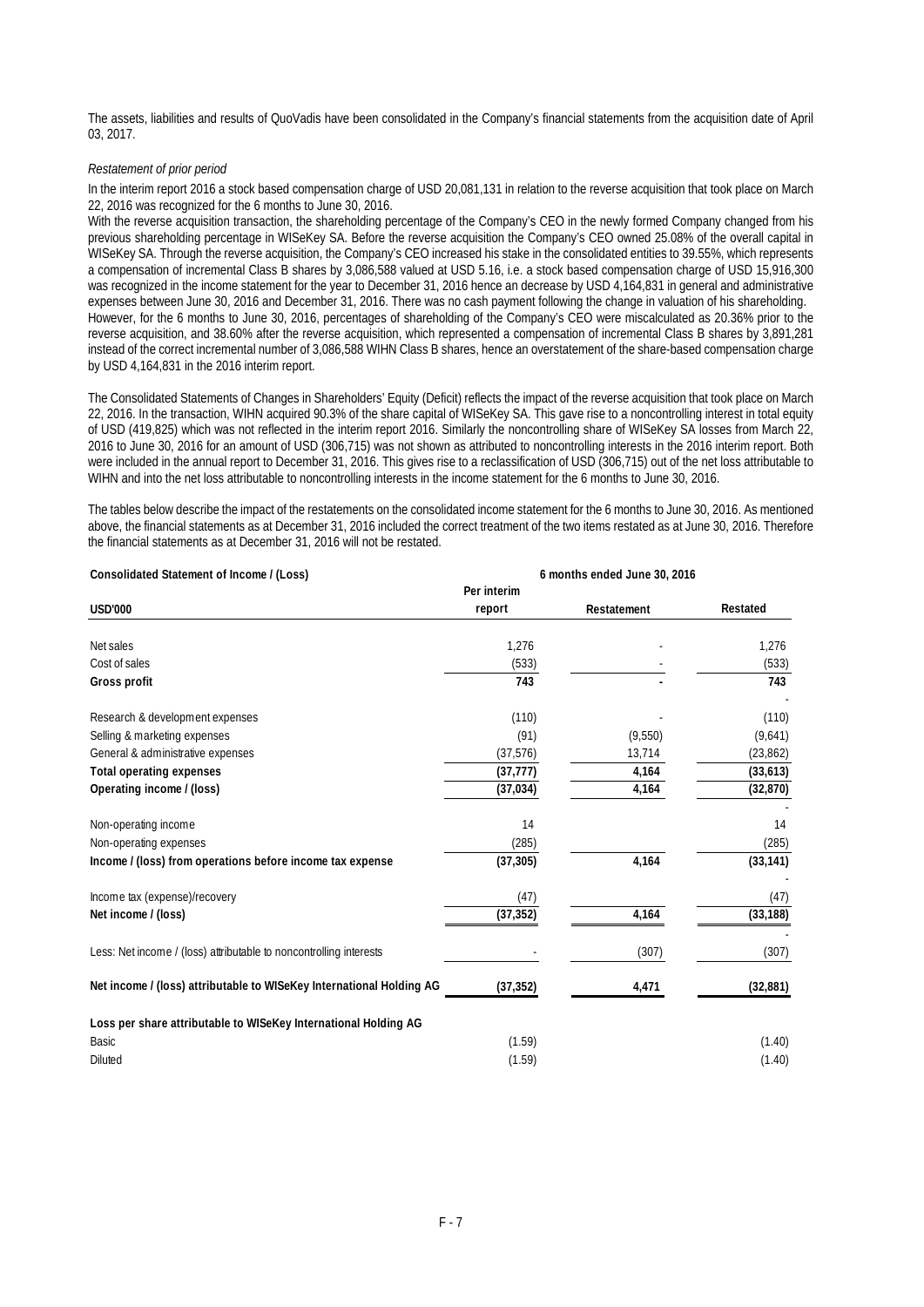#### **Note 4. Summary Of Significant Accounting Policies**

#### *Intangible Assets*

Those intangible assets that are not considered to have a finite useful life are amortized over their useful lives, which generally range from 1 to 14 years. Each period we evaluate the estimated remaining useful lives of intangible assets and whether events or changes in circumstances require a revision to the remaining periods of amortization or that an impairment review be carried out.

#### *Marketable securities*

Marketable securities held by the Company are solely made up of available for sale securities. In application of ASC 320-10-30-35-1b available –for-sale securities are measured at fair valued at the reporting date. Unrealized holding gains and losses for available-for-sale securities are reported in other comprehensive income until realized. Realized gains and losses are reported in the income statement in the period when they occur.

#### *Recent Accounting Pronouncements*

In January 2016, the FASB issued ASU 2016-01, Recognition and Measurement of Financial Assets and Financial Liabilities (Subtopic 825-10), to address certain aspects of recognition, measurement, presentation and disclosure of financial instruments for all entities that hold financial assets or owe financial liabilities.

The amendments in this update make targeted improvements to generally accepted accounting principles (GAAP) as follows:

1. Require equity investments (except those accounted for under the equity method of accounting or those that result in consolidation of the investee) to be measured at fair value with changes in fair value recognized in net income. However, an entity may choose to measure equity investments that do not have readily determinable fair values at cost minus impairment, if any, plus or minus changes resulting from observable price changes in orderly transactions for the identical or a similar investment of the same issuer.

2. Simplify the impairment assessment of equity investments without readily determinable fair values by requiring a qualitative assessment to identify impairment. When a qualitative assessment indicates that impairment exists, an entity is required to measure the investment at fair value. 3. Eliminate the requirement to disclose the fair value of financial instruments measured at amortized cost for entities that are not public business entities.

4. Eliminate the requirement for public business entities to disclose the method(s) and significant assumptions used to estimate the fair value that is required to be disclosed for financial instruments measured at amortized cost on the balance sheet.

5. Require public business entities to use the exit price notion when measuring the fair value of financial instruments for disclosure purposes.

6. Require an entity to present separately in other comprehensive income the portion of the total change in the fair value of a liability resulting from a change in the instrument-specific credit risk when the entity has elected to measure the liability at fair value in accordance with the fair value option for financial instruments.

7. Require separate presentation of financial assets and financial liabilities by measurement category and form of financial asset (that is, securities or loans and receivables) on the balance sheet or the accompanying notes to the financial statements.

8. Clarify that an entity should evaluate the need for a valuation allowance on a deferred tax asset related to available-for-sale securities in combination with the entity's other deferred tax assets.

The amendments are effective for fiscal years beginning after December 15, 2017.

The Company expects to adopt all of the aforementioned guidance when effective. The impact on its consolidated financial statements is not currently estimable.

In February 2016, the FASB issued ASU 2016-02, Leases (Topic 842)

Summary: Under its core principle, a lessee will recognize lease assets and liabilities on the balance sheet for all arrangements with terms longer than 12 months. Lessor accounting remains largely consistent with existing U.S. GAAP.

The new standard takes effect in 2019 for public business entities.

The Company expects to adopt all of the aforementioned guidance when effective. The impact on its consolidated financial statements is not currently estimable.

In March 2016, the FASB issued ASU 2016-09, Compensation—Stock Compensation (Topic 718): Improvements to Employee Share-Based Payment Accounting

Summary: ASU 2016-09 introduces targeted amendments intended to simplify the accounting for stock compensation. Specifically, the ASU requires all excess tax benefits and tax deficiencies (including tax benefits of dividends on share-based payment awards) to be recognized as income tax expense or benefit in the income statement. The tax effects of exercised or vested awards should be treated as discrete items in the reporting period in which they occur. An entity also should recognize excess tax benefits, and assess the need for a valuation allowance, regardless of whether the benefit reduces taxes payable in the current period. That is, off balance sheet accounting for net operating losses stemming from excess tax benefits would no longer be required and instead such net operating losses would be recognized when they arise. Existing net operating losses that are currently tracked off balance sheet would be recognized, net of a valuation allowance if required, through an adjustment to opening retained earnings in the period of adoption. Entities will no longer need to maintain and track an "APIC pool." The ASU also requires excess tax benefits to be classified along with other income tax cash flows as an operating activity in the statement of cash flows. In addition, the ASU elevates the statutory tax withholding threshold to qualify for equity classification up to the maximum statutory tax rates in the applicable jurisdiction(s). The ASU also clarifies that cash paid by an employer when directly withholding shares for tax withholding purposes should be classified as a financing activity.

The ASU provides an optional accounting policy election (with limited exceptions), to be applied on an entity-wide basis, to either estimate the number of awards that are expected to vest (consistent with existing U.S. GAAP) or account for forfeitures when they occur. Further, the ASU provides two accounting alternatives to nonpublic entities:

• A nonpublic entity can make an accounting policy election to apply a practical expedient to estimate the expected term for all awards with performance or service conditions that meet certain conditions.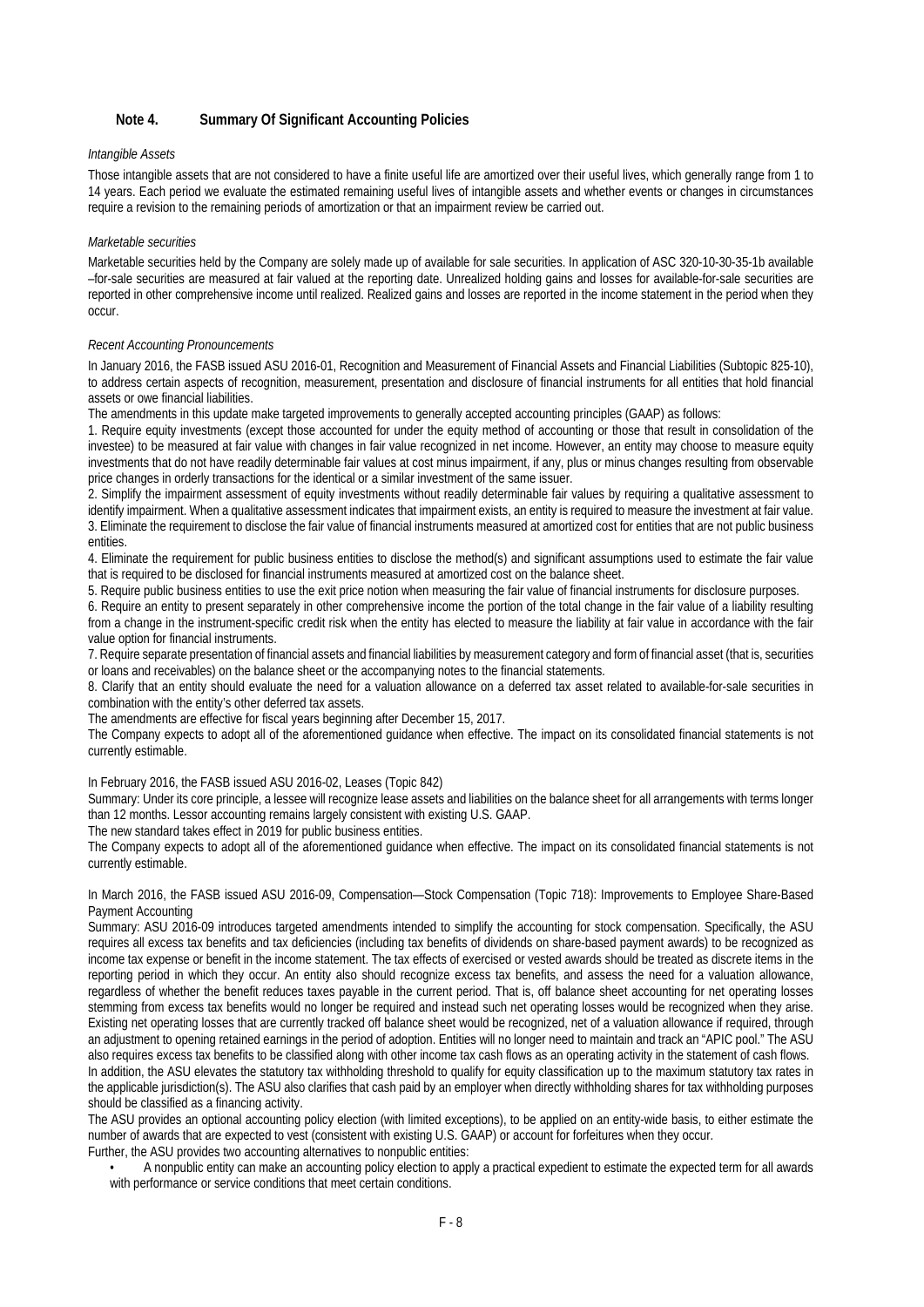• A nonpublic entity can make a one-time accounting policy election to switch from measuring all liability-classified awards at fair value to intrinsic value.

Effective Date: The amendments are effective for public business entities for annual periods beginning after December 15, 2016, and interim periods within those annual periods. For all other entities, the amendments are effective for annual periods beginning after December 15, 2017, and interim periods within annual periods beginning after December 15, 2018. Early adoption is permitted.

The Company expects to adopt all of the aforementioned guidance when effective. The impact on its consolidated financial statements is not currently estimable.

In April 2016, the FASB issued ASU 2016-10, Revenue from Contracts with Customers (Topic 606): Identifying Performance Obligations and Licensing

Summary: The amendments in ASU 2016-10 provide more detailed guidance, including additional implementation guidance and examples in the following key areas of Topic 606:

Identifying performance obligations

The ASU more clearly articulates the guidance for assessing whether promises are separately identifiable in the overall context of the contract, which is one of two criteria for determining whether promises are distinct. The ASU also clarifies the factors an entity should consider when assessing whether two or more promises are separately identifiable, and provide additional examples within the implementation guidance for assessing these factors.

The ASU further clarifies that an entity is not required to identify promised goods or services that are immaterial in the context of the contract, although customer options to purchase additional goods or services which represent a material right should not be designated as immaterial in the context of the contract.

The ASU also provides an accounting policy election whereby an entity may account for shipping and handling activities as a fulfillment activity rather than as an additional promised service in certain circumstances.

Licenses of intellectual property

The ASU clarifies whether a license of intellectual property (IP) represents a right to use the IP, which is satisfied at a point in time, or a right to access the IP, which is satisfied over time, by categorizing the underlying IP as either functional or symbolic. The ASU describes attributes of functional and symbolic IP and provides examples of each. A promise to grant a license that is not a separate performance obligation must be considered in the context above (i.e., functional or symbolic), in order to determine whether the combined performance obligation is satisfied at a point in time or over time, and how to best measure progress toward completion if recognized over time. Regardless of a license's nature (i.e., functional or symbolic), an entity may not recognize revenue from a license of IP before 1) it provides or otherwise makes available a copy of the IP to the customer, and 2) the period during which the customer is able to use and benefit from the license has begun (i.e., the beginning of the license period).

Additionally, the ASU clarifies two aspects of the implementation guidance on when to recognize revenue for a sales-based or usage-based royalty promised in exchange for a license of IP. Specifically: 1) an entity should not split a sales-based or usage-based royalty into a portion subject to the guidance on sales-based and usage-based royalties and a portion that is not subject to that guidance; and 2) the guidance on sales-based and usage-based royalties applies whenever the predominant item to which the royalty relates is a license of IP.

Lastly, the amendments distinguish contractual provisions requiring the transfer of additional rights to use or access IP that the customer does not already control from provisions that are attributes of a license (e.g., restrictions of time, geography, or use). License attributes define the scope of the rights conveyed to the customer; they do not determine when the entity satisfies a performance obligation.

Effective Date: The effective date and transition requirements for ASU 2016-10 are the same as the effective date and transition requirements of Topic 606.

The Company expects to adopt all of the aforementioned guidance when effective. Management is assessing the impact of the aforementioned guidance on its consolidated financial statements.

In May 2016, the FASB issued ASU 2016-12, Revenue from Contracts with Customers (Topic 606): Narrow-Scope Improvements and Practical Expedients

Summary: The amendments do not alter the core principle of the new revenue standard, but make certain targeted changes to clarify the following:

• Assessing collectability - The amendments add a "substantially all" threshold to the collectability criterion, and also clarify that the objective of the collectability assessment is to determine whether the contract is valid and represents a substantive transaction based on whether a customer has the ability and intent to pay for the goods or services that will be transferred to the customer, as opposed to all of the goods or services promised in the contract. The ASU also clarifies how an entity may recognize as revenue consideration received in circumstances where a contract does not meet the criteria required at inception to apply the recognition guidance within the revenue standard.

• Presenting sales taxes and other similar taxes collected from customers - The amendments provide an accounting policy election whereby an entity may exclude from the measurement of transaction price all taxes assessed by a taxing authority related to the specific transaction and which are collected from the customer. Such amounts would be presented "net" under this option.

• Noncash consideration - The amendments clarify that the fair value of noncash consideration is measured at contract inception, and specify how to account for subsequent changes in the fair value of noncash consideration.

• Contract modifications at transition - The amendments provide a new practical expedient whereby an entity electing either the full or modified retrospective method of transition is permitted to reflect the aggregate effect of all prior period modifications (using hindsight) when identifying satisfied and unsatisfied performance obligations, determining the transaction price, and allocating the transaction price to satisfied and unsatisfied obligations.

• Completed contracts at transition - The amendments include certain practical expedients in transition related to completed contracts. The amendments also clarify the definition of a completed contract.

• Disclosing the accounting change in the period of adoption - ASU 2016-12 provides an exception to the requirement in Topic 250 to disclose the effect on the current period of retrospectively adopting a new accounting standard.

Effective Date: The effective date and transition requirements for ASU 2016-12 are the same as the effective date and transition requirements of Topic 606.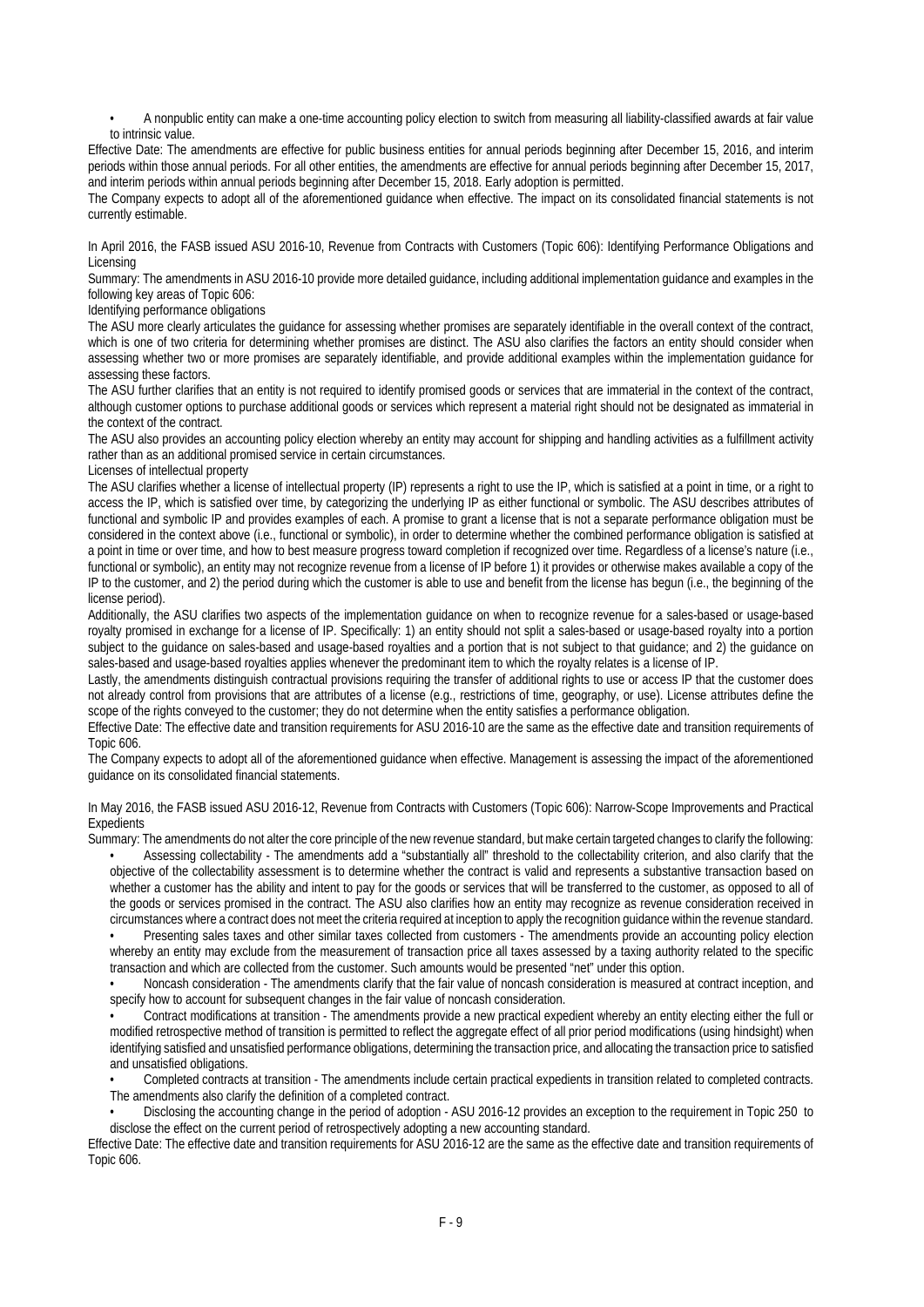The Company expects to adopt all of the aforementioned guidance when effective. Management is assessing the impact of the aforementioned guidance on its consolidated financial statements.

In October 2016, the FASB issued ASU 2016-16, Intra-Entity Transfers of Assets Other Than Inventory

Summary: ASU 2016-16 eliminates from Topic 740 the recognition exception for intra-entity asset transfers other than inventory so that an entity's consolidated financial statements reflect the current and deferred tax consequences of those intra-entity asset transfers when they occur. For intra-entity asset transfers of inventory, recognition of current and deferred income tax consequences will continue to be deferred until the inventory has been sold to an outside party or otherwise left the consolidated group.

Effective Date: The amendments are effective for public business entities for annual reporting periods beginning after December 15, 2017 and interim reporting periods within those fiscal years, and for entities other than public business entities for annual reporting periods beginning after December 15, 2018 and interim periods within annual periods beginning after December 15, 2019. An entity may elect early adoption, but it must do so for the first interim period of an annual period if it issues interim financial statements.

The Company expects to adopt all of the aforementioned guidance when effective. Management is assessing the impact of the aforementioned guidance on its consolidated financial statements but does not expect it to have a material impact.

In January 2017, the FASB issued ASU 2017-01, Clarifying the Definition of a Business

Summary: ASU 2017-01 narrows the definition of a business, a concept fundamental in the determination of whether transactions should be accounted for as acquisitions (or disposals) of assets or businesses. Under the ASU, the revised definition of a business consists of the following key concepts:

- A business is an integrated set of activities and assets that is capable of being conducted and managed for the purpose of providing a return in the form of dividends, lower costs, or other economic benefits directly to investors or other owners, members, or participants.

- To be capable of being conducted and managed for the purposes described above, an integrated set of activities and assets requires two essential elements—inputs and a substantive process(es) applied to those inputs.

The ASU introduces a practical "screen" whereby, if substantially all of the fair value of the gross assets acquired is concentrated in a single identifiable asset or group of similar identifiable assets, the set is not considered a business. The ASU also provides several industry-specific examples.

Effective Date: The amendments are effective prospectively for public business entities for annual periods beginning after December 15, 2017, including interim periods within those periods. The amendments are effective prospectively for all other entities for annual periods beginning after December 15, 2018, and interim periods within annual periods beginning after December 15, 2019. Early adoption is permitted as follows when certain criteria are met.

The Company expects to adopt all of the aforementioned guidance when effective. Management is assessing the impact of the aforementioned guidance on its consolidated financial statements but does not expect it to have a material impact.

In January 2017, the FASB issued ASU 2017-04, Simplifying the Test for Goodwill Impairment

Summary: ASU 2017-04 eliminates Step 2 of the goodwill impairment test. As such, an entity will perform its annual, or interim, goodwill impairment test by comparing the fair value of a reporting unit with its carrying amount. An entity should recognize a goodwill impairment charge for the amount by which the reporting unit's carrying amount exceeds its fair value. If fair value exceeds the carrying amount, no impairment should be recorded. Any loss recognized should not exceed the total amount of goodwill allocated to that reporting unit. Impairment losses on goodwill cannot be reversed once recognized.

An entity may still perform the optional qualitative assessment for a reporting unit to determine if it is more likely than not that goodwill is impaired. However, the ASU eliminates the requirement to perform a qualitative assessment for any reporting unit with zero or negative carrying amount. Therefore, the same one-step impairment assessment will apply to all reporting units. However, for a reporting unit with a zero or negative carrying amount, the ASU adds a requirement to disclose the amount of goodwill allocated to it and the reportable segment in which it is included. Effective Date: The amendments have staggered effective dates as follows:

- A public business entity that is a U.S. Securities and Exchange Commission (SEC) filer should adopt the amendments for its annual or any interim goodwill impairment tests in fiscal years beginning after December 15, 2019.

- A public business entity that is not an SEC filer should adopt the amendments for its annual or any interim goodwill impairment tests in fiscal years beginning after December 15, 2020.

- All other entities, including not-for-profit entities, should adopt the amendments for their annual or any interim goodwill impairment tests in fiscal years beginning after December 15, 2021.

Early adoption is permitted for interim or annual goodwill impairment tests performed on testing dates after January 1, 2017.

The Company expects to adopt all of the aforementioned guidance when effective. Management is assessing the impact of the aforementioned guidance on its consolidated financial statements.

In March 2017, the FASB issued ASU 2017-07, Improving the Presentation of Net Periodic Pension Cost and Net Periodic Postretirement Benefit Cost

Summary: ASU 2017-07 requires that an employer disaggregate the service cost component from the other components of net benefit cost, as follows:

- Service cost must be presented in the same line item(s) as other employee compensation costs. These costs are generally included within income from continuing operations, but in some cases may be eligible for capitalization, if certain criteria are met.

- All other components of net benefit cost must be presented in the income statement separately from the service cost component and outside a subtotal of income from operations, if one is presented. These generally include interest cost, actual return on plan assets, amortization of prior service cost included in accumulated other comprehensive income, and gains or losses from changes in the value of the projected benefit obligation or plan assets. If a separate line item is used to present the other components of net benefit cost, it must be appropriately described. If a separate line item is not used, an entity must disclose the line item(s) in the income statement that includes the other components of net benefit cost. The ASU clarifies that these costs are not eligible for capitalization.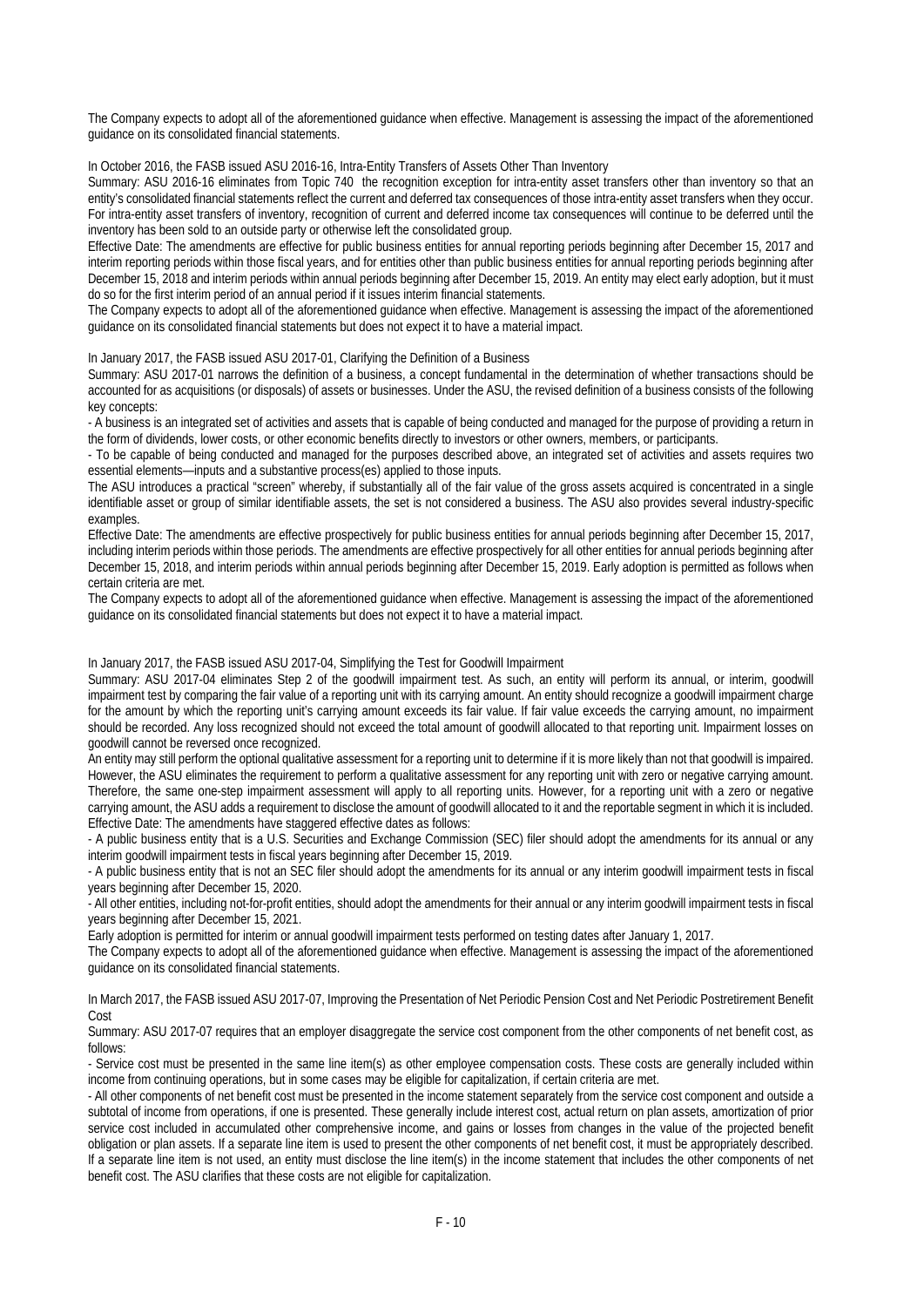Effective Date: The amendments are effective for public business entities for fiscal years beginning after December 15, 2017, including interim periods within those years. For other entities, the amendments are effective for annual periods beginning after December 15, 2018, and interim periods within annual periods beginning after December 15, 2019. Early adoption is permitted as of the beginning of an annual period.

The Company expects to adopt all of the aforementioned guidance when effective. Management is assessing the impact of the aforementioned guidance on its consolidated financial statements but does not expect it to have a material impact.

#### In May 2017, the FASB issued ASU 2017-09, Scope of Modification Accounting

Summary: ASU 2017-09 clarifies Topic 7183 such that that an entity must apply modification accounting to changes in the terms or conditions of a share-based payment award unless all of the following criteria are met:

1. The fair value of the modified award is the same as the fair value of the original award immediately before the modification. The standard indicates that if the modification does not affect any of the inputs to the valuation technique used to value the award, the entity is not required to estimate the value immediately before and after the modification.

2. The vesting conditions of the modified award are the same as the vesting conditions of the original award immediately before the modification. 3. The classification of the modified award as an equity instrument or a liability instrument is the same as the classification of the original award immediately before the modification.

Effective Date: The amendments are effective for all entities for fiscal years beginning after December 15, 2017, including interim periods within those years. Early adoption is permitted, including adoption in an interim period.

The Company expects to adopt all of the aforementioned guidance when effective. Management is assessing the impact of the aforementioned guidance on its consolidated financial statements but does not expect it to have a material impact.

#### **Note 5. Concentration of credit Risks**

Financial instruments that are potentially subject to credit risk consist primarily of cash and cash equivalents and trade accounts receivable. Our cash is held with large financial institutions. Management believes that the financial institutions that hold our investments are financially sound and accordingly, are subject to minimal credit risk. Deposits held with banks may exceed the amount of insurance provided on such deposits. The Company sells to large, international customers and, as a result, may maintain individually significant trade accounts receivable balances with such customers during the year. We generally do not require collateral on trade accounts receivable. Summarized below are the clients whose revenue or trade accounts receivable balances were 10% or higher than the respective total consolidated net sales and trade accounts receivable balance for the 6 months to June 30, 2017 and in fiscal year 2016:

|                                                          | Revenue concentration        |                              |                  | Receivables concentration |  |
|----------------------------------------------------------|------------------------------|------------------------------|------------------|---------------------------|--|
|                                                          | 6 months ended               | 6 months ended               | As at June 30.   | As at December 31.        |  |
|                                                          | June 30, 2017<br>(unaudited) | June 30, 2016<br>(unaudited) | 2017 (unaudited) | 2016                      |  |
| loT operating segment                                    |                              |                              |                  |                           |  |
| Multinational electronics contract manufacturing company | 10%                          | n/a                          | 12%              | 18%                       |  |
| mPKI operating segment                                   |                              |                              |                  |                           |  |
| International luxury watch company                       | 3%                           | 41%                          | 3%               | 15%                       |  |

#### **Note 6. Cash and cash equivalents**

Cash consists of deposits held at major banks.

#### **Note 7. Fair value measurements**

ASC 820 establishes a three-tier fair value hierarchy for measuring financial instruments, which prioritizes the inputs used in measuring fair value. These tiers include:

- Level 1, defined as observable inputs such as quoted prices in active markets;
- Level 2, defined as inputs other than quoted prices in active markets that are either directly or indirectly observable; and
- Level 3, defined as unobservable inputs in which little or no market data exists, therefore requiring an entity to develop its own assumptions.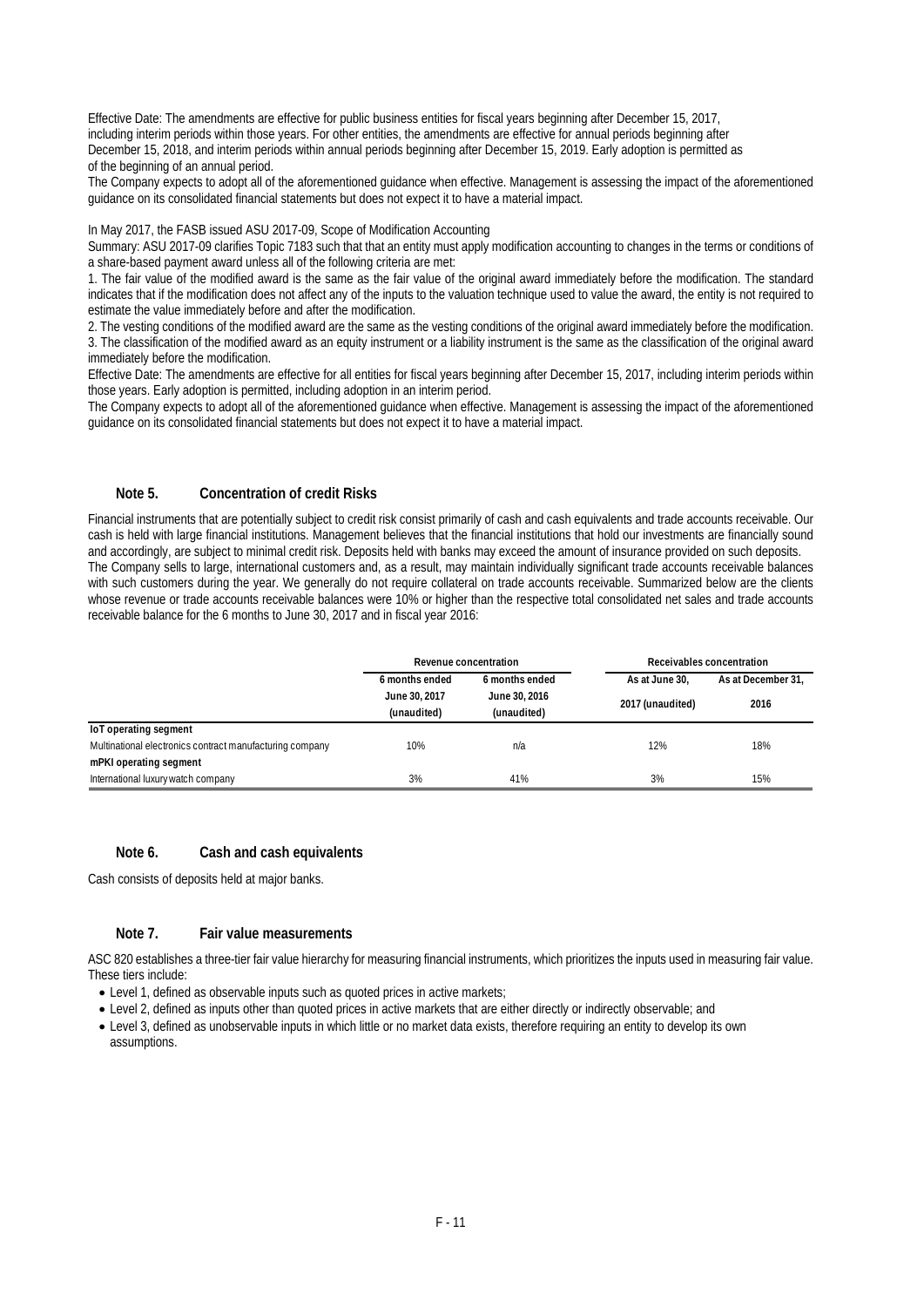|                                                 | As at June 30, 2017 |                   | As at December 31, 2016 |            |                   |           |
|-------------------------------------------------|---------------------|-------------------|-------------------------|------------|-------------------|-----------|
|                                                 | Carrying            |                   | Carrying                |            | <b>Fair value</b> |           |
| <b>USD'000</b>                                  | amount              | <b>Fair value</b> | amount                  | Fair value | level             | Note ref. |
| Cash and cash equivalents                       | 6.280               | 6,280             | 5,221                   | 5,221      |                   | 6         |
| Accounts receivables                            | 8,807               | 8,807             |                         |            | 3                 | 8         |
| Notes receivable - third parties                | 361                 | 361               | 817                     | 817        | 3                 | 9         |
| Notes receivable - related parties              | 114                 | 114               | 346                     | 346        |                   | 8         |
| Notes receivable of related parties, noncurrent | 3                   |                   | 64                      | 64         | 3                 | 35        |
| Marketable securities                           | 969                 | 969               |                         |            | 3                 | 13        |
| Accounts and notes payable                      | 13.240              | 13.240            | 10.787                  | 10.787     | 3                 | 20        |
| Convertible note payable                        | 6.886               | 6.886             | 6.886                   | 6.886      | 3                 |           |
| Short-term loan                                 | 16,155              | 16,155            |                         |            | 3                 | 21        |
| Derivative liabilities                          | 747                 | 747               | 747                     | 747        | 3                 |           |
| Indebtedness to related parties, noncurrent     | 932                 | 932               |                         |            |                   | 35        |

In addition to the methods and assumptions we use to record the fair value of financial instruments as discussed in the Fair Value Measurements section above, we used the following methods and assumptions to estimate the fair value of our financial instruments:

- ‐ Cash and cash equivalents carrying amount approximated fair value.
- ‐ Accounts receivables carrying amount approximated fair value due to their short term nature.
- ‐ Notes receivable from third parties– carrying amount approximated fair value due to their short term nature
- ‐ Notes receivable from related parties– carrying amount approximated fair value due to their short term nature
- ‐ Notes receivable of related parties, noncurrent carrying amount approximated fair value.
- Marketable securities fair value remeasured as at June 30, 2017.
- ‐ Accounts Payable carrying amount approximated fair value.
- ‐ Convertible note payable carrying amount approximated fair value.
- ‐ Short-term loan carrying amount approximated fair value due to their short term nature
- ‐ Derivative liabilities fair value remeasured as at June 30, 2017.
- ‐ Indebtedness to related parties, noncurrent carrying amount approximated fair value.

#### *Derivative liabilities*

At June 30, 2017 the Company holds one derivative instrument which is measured at estimated fair value on a recurring basis and linked to the acquisition on September 20, 2016 of WISeKey Semiconductors SAS, net assets used in the semiconductors operations but previously held at Inside Secure SA level and WISeKey Singapore Pte. As partial consideration for the acquisition of this single reporting unit, the Company issued a convertible note for a principal amount of CHF 11,000,000 (USD 10,794,795 at exchange rate on December 3, 2016).

The convertible note has a maturity date of June 18<sup>th</sup> 2017 with early conversion permitted from December 14<sup>th</sup>, 2016. It contains a cash redemption right for the borrower (the Company) and a limited cash redemption right for the lender (Inside Secure SA). Conversion can be made in full or in partial increments for at least 20% of the principal amount. The Group expects the full principal amount to be settled in WISeKey Class B shares. The exercise price is set as the lower of

- a fixed conversion price set at CHF 7.444
- a floating conversion price calculated as 90% of the volume-weighted average price during the 15 trading days prior to conversion

In line with ASU 2014-16, the convertible note was assessed as a hybrid instrument, being a debt instrument with an equity linked component (the conversion option). Per ASC 815-10, the embedded conversion option meets the definition of a derivative and was accounted for separately. The hosting debt instrument was recorded using the residual method.

At December 31st, 2016, the full principal amount was still outstanding and no conversion rights had been exercised. In 2017, the lender had issued two exercise notices:

- the first on January 11, 2017 for the conversion of CHF 2,200,000. A total of 530,772 WHIN class B shares were delivered on January 16, 2017 as a result of conversion, and
- the second notice on February 28, 2017 for the conversion of CHF 2,200,000. A total of 585,230 WHIN class B shares were delivered on March 08, 2017 as a result of conversion.

On June 20, 2017, the Company and the lender signed an amendment to the convertible note by which the lender extends the maturity date of the outstanding amount to July 20, 2017 and commits to waive its cash redemption right and convert the full remaining amount at the newly agreed maturity date of July 20, 2017, not before. All other provisions of the original convertible note agreement remain unchanged. Therefore as at June 30, 2017 the principal amount of CHF 6,600,000 remained outstanding.

At June 30, 2017 the debt host instrument has reached its maturity date and has been fully accreted up to its principal amount of CHF 6,600,000 (USD 6,886,156 at period end rate) using the straight line method over the term of the contract. Due to short-term nature of the note the straightline method approximates the effective interest method.

The accretion and discount amortization charges are shown on the same line in the income statement, as interest and amortization of debt discount and expense for a total amount of CHF 1,396,473 (USD 1,404,088 at average rate over the period) for the 6 months to June 30, 2017.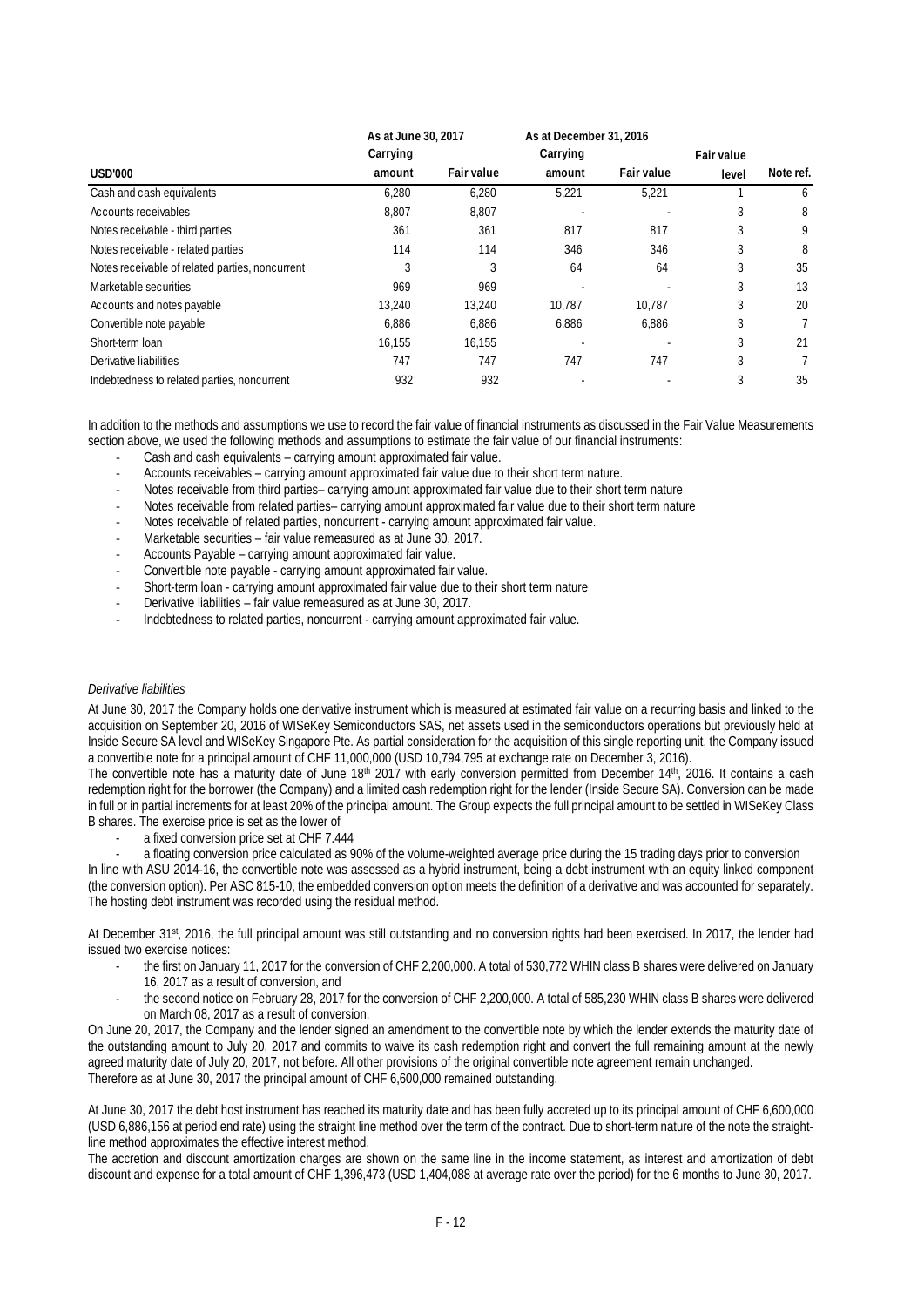The derivative component (the conversion option) was fair valued using a binomial lattice model, building in quoted market prices of WISeKey class B shares, and inputs such as time value of money, volatility, and risk-free interest rates. The derivative instrument was revalued at fair value as of December 31, 2016 to CHF 1,215,195 (USD 1,192,526 at year end rate).

For the first conversion on January 16, 2017:

- To account for the conversion of January 16, 2017 the Company revalued the derivative instrument at fair value at that date to CHF 1,427,379 (USD 1,410,927 at historical rate) and recorded a loss on derivative of CHF 212,184 (USD 209,738 at historical rate). The fair value of the derivative instrument corresponding to the conversion was calculated on a prorata basis (CHF 2.2M out of CHF 11M) as CHF 285,476 (USD 282,186 at historical rate).
- To update the valuation of the separated conversion option to the date the instrument is partially converted, the Company elected to adjust the instrument to its intrinsic value, i.e. CHF 252,170 (USD 249,263 at historical rate) which gave rise to a gain on derivative of CHF 33,306 (USD 32,922 at historical rate) recorded in the income statement.
- As at January 16, 2017 the debt host instrument was valued at CHF 9,361,759 with up-to-date amortization and accretion including an unamortized debt discount of CHF 1,638,241, hence a prorated value for the conversion of CHF 1,872,352 (USD 1,850,771 at historical date) including an unamortized debt discount for CHF 327,648 (USD 323,872).
- At January 16, 2017, the fair value of the consideration was calculated using the closing market price of the WIHN securities of CHF 4.62 for the 530,772 WIHN Class B shares issued, hence a consideration of CHF 2,452,167 (USD 2,423,903).
- Upon conversion, the Company recorded the extinguishment of the debt liability for CHF 1,872,352 (USD 1,850,771) and the extinguishment of the derivative liability for CHF 252,170 (USD 249,263), and a net loss on extinguishment in the income statement of CHF 327,645 (USD 323,868).
- Hence outstanding balances as at January 16, 2017 after the conversion of CHF 7,489,407 (USD 7,403,084 at historical rate) for the debt instrument including a debt discount of CHF 1,310,593 (USD 1,295,487), and CHF 1,141,903 (USD 1,128,741) for the derivative instrument.

For the second conversion on March 08,2017:

- To account for the conversion of March 08, 2017 the Company revalued the outstanding derivative instrument at fair value at that date to CHF 971,483 (USD 957,424 at historical rate) and recorded a gain on derivative of CHF 170,420 (USD 167,954 at historical rate). The fair value of the derivative instrument corresponding to the conversion was calculated on a prorata basis (CHF 2.2M out of CHF 8.8M outstanding) as CHF 242,871 (USD 239,356 at historical rate).
- To update the valuation of the separated conversion option to the date the instrument is partially converted, the Company elected to adjust the instrument to its intrinsic value, i.e. CHF 228,708 (USD 225,398 at historical rate) which gave rise to a gain on derivative of CHF 14,163 (USD 13,958 at historical rate) recorded in the income statement.
- As at March 08, 2017 the debt host instrument was valued at CHF 7,923,434 with up-to-date amortization and accretion including an unamortized debt discount of CHF 876,566, hence a prorated value for the conversion of CHF 1,980,859 (USD 1,952,192 at historical date) including an unamortized debt discount for CHF 219,142 (USD 215,971)
- At March 08, 2017, the fair value of the consideration was calculated using the closing market price of the WIHN securities of CHF 4.15 for the 585,230 WIHN Class B shares issued, hence a consideration of CHF 2,428,705 (USD 2,393,557).
- Upon conversion, the Company recorded the extinguishment of the debt liability for CHF 1,980,859 (USD 1,952,192) and the extinguishment of the derivative liability for CHF 228,708 (USD 225,398), and a net gain on extinguishment in the income statement of CHF 219,138 (USD 215,967).
- Hence outstanding balances as at March 08, 2017 after the conversion of CHF 5,942,576 (USD 5,856,575 at historical rate) for the debt instrument including a debt discount of CHF 657,424 (USD 647,910), and CHF 728,612 (USD 718,068) for the derivative instrument.

The outstanding derivative instrument after both conversion was revalued at fair value as of June 30, 2017 to CHF 716,205 (USD 747,070 at closing rate) which is shown as a separate line on the balance sheet as at June 30, 2017.

| Derivative liabilities                        | <b>USD'000</b> |
|-----------------------------------------------|----------------|
| Balance as at December 31, 2016               | 1.193          |
| Loss on derivative to January 16, 2017        | 177            |
| Derivative extinguishment on January 16, 2017 | (249)          |
| Gain on derivative to March 08, 2017          | (182)          |
| Derivative extinguishment on March 08, 2017   | (225)          |
| Foreign exchange gain                         | 34             |
| Fair value as at June 30, 2017                | 747            |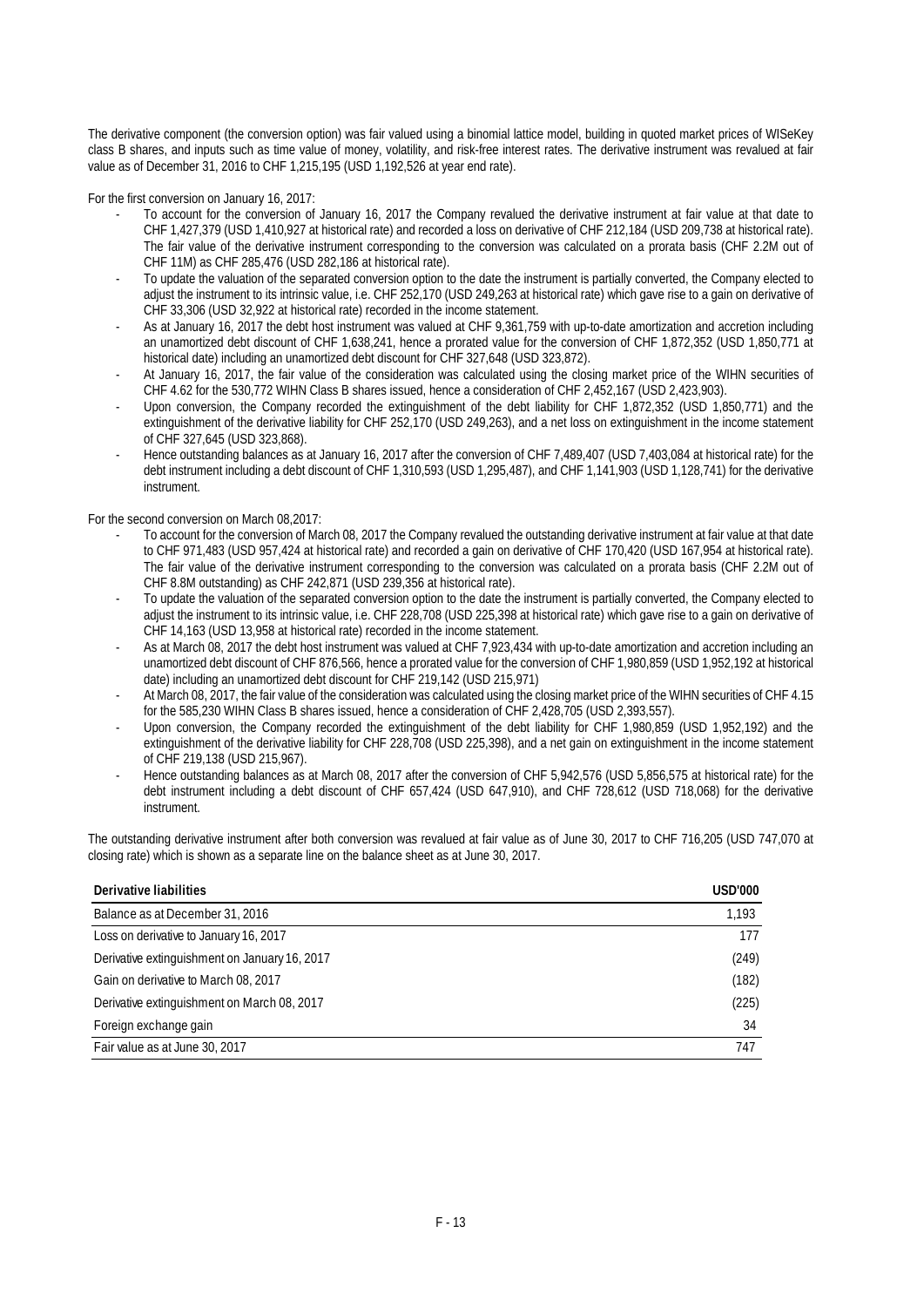### **Note 8. Accounts receivable**

The breakdown of the accounts receivable balance is detailed below:

|                                                                                 | As at June 30,   | As at December 31, |
|---------------------------------------------------------------------------------|------------------|--------------------|
| USD'000                                                                         | 2017 (unaudited) | 2016               |
| Trade accounts receivable                                                       | 8,634            | 6.950              |
| Allowance for doubtful accounts                                                 | (264)            |                    |
| Receivable from, and short-term loan, to shareholders                           |                  | 343                |
| Receivable from, and short-term loan to, Board Members                          | 52               |                    |
| Receivable from, and short-term loan to, other related parties                  | 62               |                    |
| Receivable from, and short-term loan to, underwriters, promoters, and employees | 26               | 29                 |
| Other accounts receivable                                                       | 297              | 411                |
| Total accounts receivable net of allowance for doubtful accounts                | 8.807            | 7.733              |

The receivable and short-term loan from related parties consist of two loans granted to the Company's Board Members and shareholders in 2016 as follows:

- A loan for an amount of CHF 50,000 (USD 52,168) to Maryla Shingler-Bobbio, member of the Board, on September 23, 2016. It carries a 5% pa interest rate.
- A short-term receivable for an amount of CHF 59,335 (USD 61,907) with the OISTE Foundation.

#### **Note 9. Notes receivable**

On May 12, 2016, the Company granted a loan for an amount of CHF 345,570 (USD 360,552) to a US investor.

#### **Note 10. Inventories**

Inventories consisted of the following:

|                          | As at June 30,   | As at December 31, |
|--------------------------|------------------|--------------------|
| <b>USD'000</b>           | 2017 (unaudited) | 2016               |
| Raw materials            | 867              | 1.293              |
| Work in progress         | 1.705            | 1.667              |
| Finished goods           | 101              | 24                 |
| <b>Total inventories</b> | 2,673            | 2,983              |

#### **Note 11. Deferred tax assets, current**

Current deferred tax assets consisted of the following:

|                                     | As at June 30,   | As at December 31, |
|-------------------------------------|------------------|--------------------|
| <b>USD'000</b>                      | 2017 (unaudited) | 2016               |
| Deferred income taxes, current      |                  |                    |
| Deferred other tax credits, current |                  |                    |
| Total deferred tax assets, current  |                  |                    |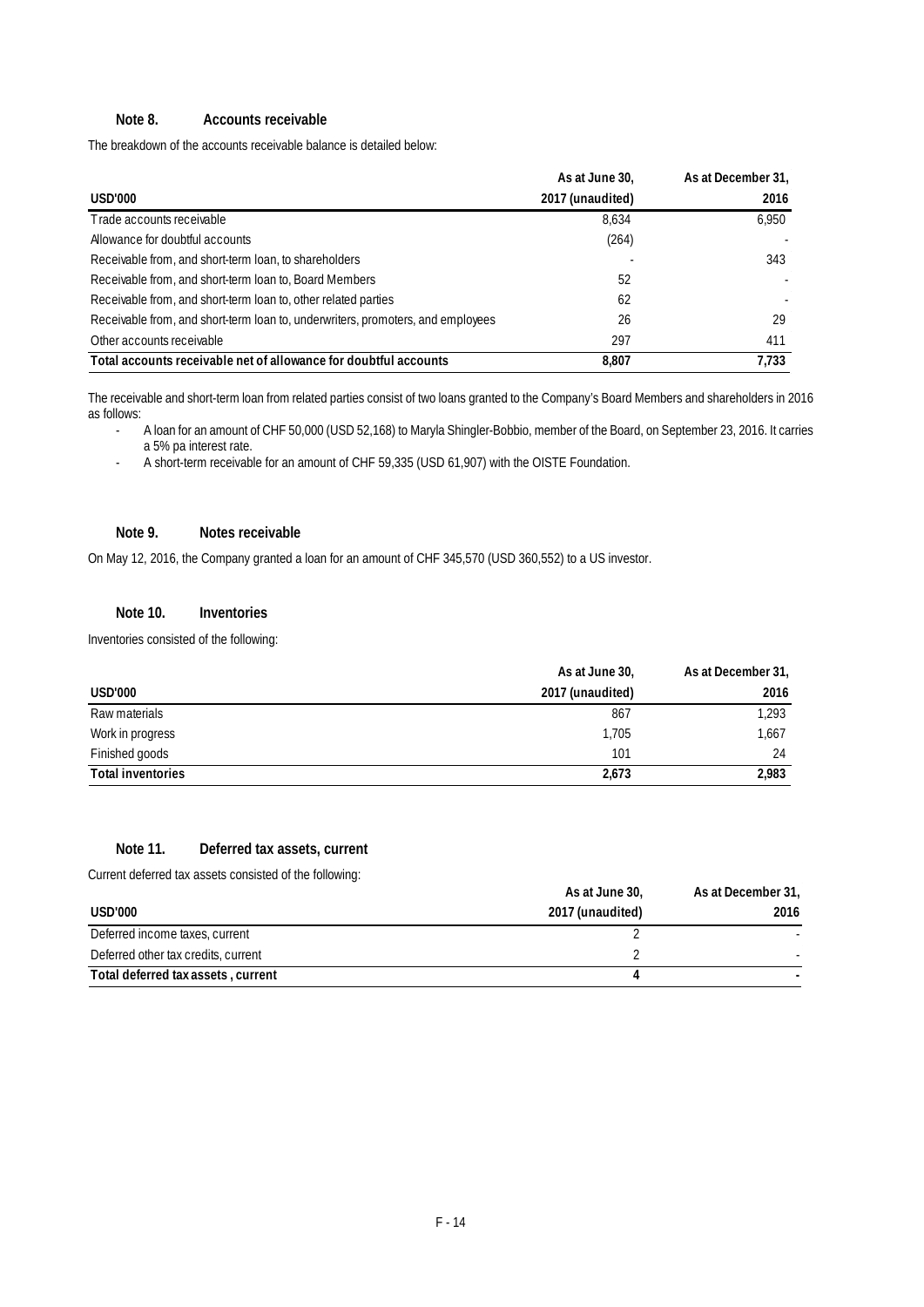### **Note 12. Other current assets**

Other current assets consisted of the following:

|                               | As at June 30,   | As at December 31, |
|-------------------------------|------------------|--------------------|
| <b>USD'000</b>                | 2017 (unaudited) | 2016               |
| Value-Added Tax Receivable    | 735              | 421                |
| Advanced payment to suppliers | 917              | 470                |
| Deposits, current             | 19               |                    |
| Other currrent assets         |                  | (22)               |
| Total other current assets    | 1.673            | 869                |

#### **Note 13. Marketable securities**

On March 29, 2017, the Company announced that the respective boards of directors of WISeKey and OpenLimit Holding AG (DE: O5H) ("**OpenLimit**") had decided that discussions in relation to a possible merger transaction between WISeKey and OpenLimit as previously announced on 25 July 2016 are not being further pursued. The current interim financing provided by WISeKey to OpenLimit in a principal amount of EUR 750,000 was, in accordance with applicable terms of a convertible loan agreement, converted into OpenLimit Shares issued by OpenLimit out of its existing authorized share capital. The conversion price wasset at 95% of the volume weighted average price ("**VWAP**") of the OpenLimit shares traded on XETRA as reported by the XETRA for the ten trading days immediately preceding and including March 29, 2017. WISeKey received 2,200,000 newly issued fully fungible listed OpenLimit Shares representing – post issuance of these new shares – an 8.4% stake in OpenLimit on an issued share basis. The conversion price was EUR 0.3409. The marketable securities, categorized as securities available for sale were fair valued at market price on the date of the transaction to USD 983,553.

In line with ASC 320320-10-35-1b on available-for-sale securities, the Company fair valued the OpenLimit securities as at June 30, 2017, using the closing market price of EU 0.3860, hence a balance of USD 969,099.

#### **Note 14. Deferred tax assets, noncurrent**

Noncurrent deferred tax assets consisted of the following:

|                                                         | As at June 30,   | As at December 31, |
|---------------------------------------------------------|------------------|--------------------|
| USD'000                                                 | 2017 (unaudited) | 2016               |
| Deferred income taxes, noncurrent                       | 477              |                    |
| Deferred income tax credits, noncurrent                 |                  |                    |
| Deferred research & development tax credits, noncurrent | 1.999            |                    |
| Deferred other tax credits, noncurrent                  |                  |                    |
| Total deferred tax assets, noncurrent                   | 2.476            |                    |

On acquisition of QuoVadis, the Company recorded a deferred income tax asset of USD 477,000 in relation to the Swiss and British affiliates of the QuoVadis group.

WISeKey Semiconductors SAS is eligible for Research tax credits provided by the French government. As of June 30, 2017 WISeKey Semiconductors SAS has a receivable balance of USD 1,889,893 of tax credit. The credit is deductible from the entity's income tax charge for the year or payable in cash after three years, whichever event occurs first and is therefore shown under deferred tax assets. As at December 31, 2016, the receivable tax credit balance was shown in other noncurrent assets.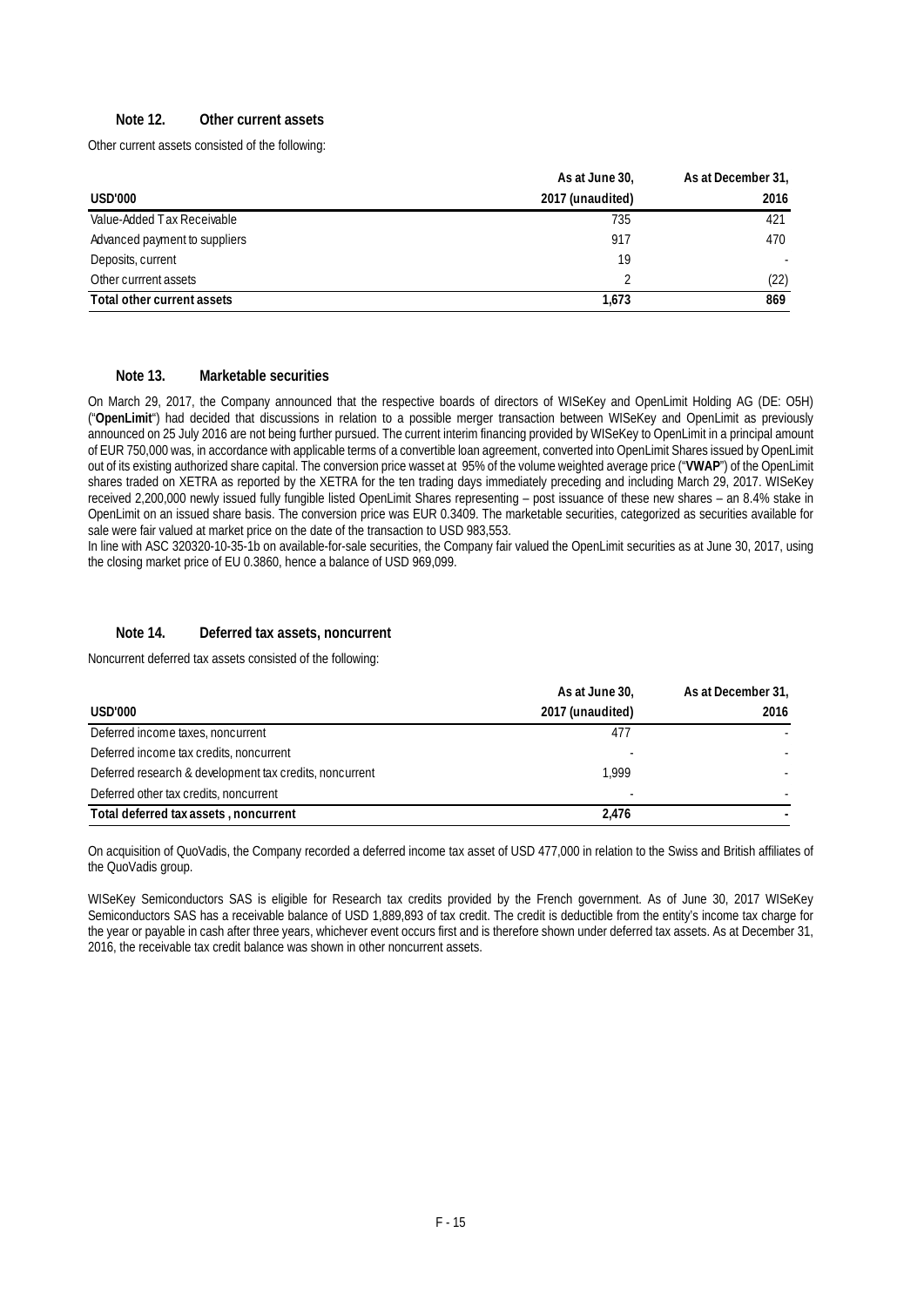## **Note 15. Property, plant and equipment**

Property, plant and equipment, net consisted of the following.

|                                           | As at June 30,   | As at December 31, |
|-------------------------------------------|------------------|--------------------|
| <b>USD'000</b>                            | 2017 (unaudited) | 2016               |
| Buildings and building improvements       | 3,813            | 1,887              |
| Machinery & equipment                     | 3.693            | 3,339              |
| Office equipment and furniture            | 2,799            | 911                |
| Computer equipment and licences           | 5,950            | 926                |
| Total property, plant and equipment gross | 16,255           | 7,063              |
| Accumulated depreciation for:             |                  |                    |
| Buildings and building improvements       | (3,740)          | (1,561)            |
| Machinery & equipment                     | (777)            | (287)              |
| Office equipment and furniture            | (2,408)          | (879)              |
| Computer equipment and licences           | (5,045)          | (922)              |
| Total accumulated depreciation            | (11,970)         | (3,649)            |
| Total property, plant and equipment, net  | 4,285            | 3,414              |
| Depreciation charge for the period        | 462              | 163                |

The depreciation charge for the 6 months to June 30, 2016 was USD 10,000.

The useful economic life of property plant and equipment is as follow:

| $\bullet$ | Buildings and improvements:     | 5 to 8 years |
|-----------|---------------------------------|--------------|
|           | Office equipment and furniture: | 1 to 5 years |
|           | Production masks                | 5 years      |
|           | Production tools                | 3 years      |
|           |                                 |              |

- Licenses 1 to 3 years
- Software 1 year 1 year

#### **Note 16. Intangible assets**

Intangible assets and future amortization expenses as of June 30, 2017 consisted of the following.

|                                    | As at June 30,   | As at December 31, |
|------------------------------------|------------------|--------------------|
| <b>USD'000</b>                     | 2017 (unaudited) | 2016               |
| Trademarks                         | 3,218            | 123                |
| Patents                            | 2,281            |                    |
| License agreements                 | 10,842           | 12,321             |
| Other intangibles                  | 18,366           | 3,713              |
| Total intangible assets gross      | 34,707           | 16,157             |
| Accumulated amortization for:      |                  |                    |
| Trademarks                         | (203)            | (119)              |
| Patents                            | (1,064)          |                    |
| License agreements                 | (10, 779)        | (10, 204)          |
| Other intangibles                  | (6, 195)         | (3,713)            |
| Total Accumulated amortization     | (18, 241)        | (14, 036)          |
| Total intangible assets, net       | 16,466           | 2,121              |
| Amortization charge for the period | 1,130            | 1,026              |

The amortization charge for the 6 months to June 30, 2016 was USD 19,000.

The Other intangibles balance includes:

a balance of USD 923,000 of firm customer orders backlog acquired with WISeKey Semiconductors SAS from Inside Secure SA in fiscal year 2016. The orders making up this balance are clearly itemized, they are firm, non-refundable, noncancellable orders. The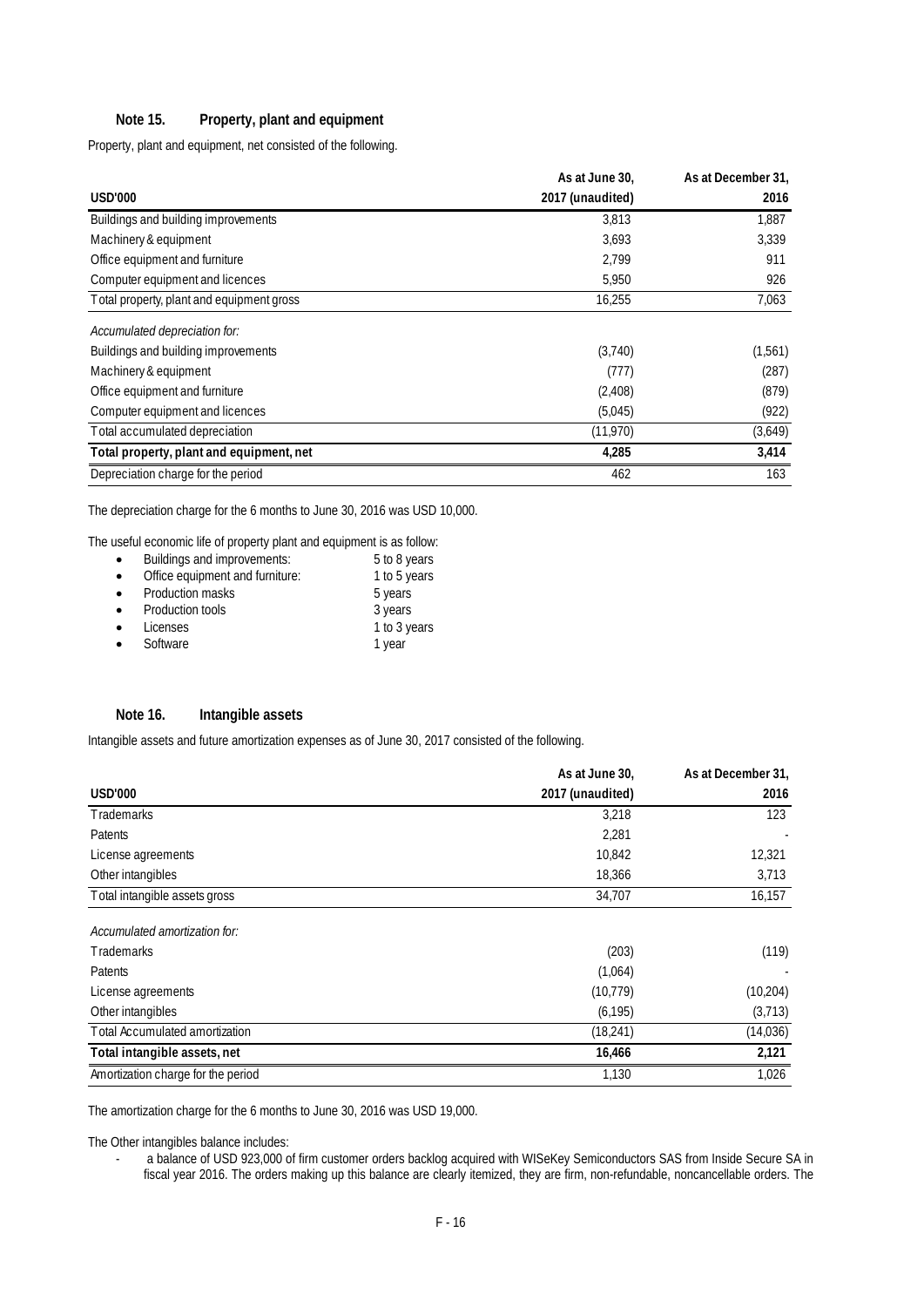balance is amortized as and when the products are delivered, customers are invoiced and the revenue is recognized in the income statement. An amortization charge of USD 258,234 was recorded for the 6 months to June 30, 2017.

- A balance of USD 8,721,000 for customer relationships acquired with QuoVadis on April 03, 2017. Customer relationships consist of interactions with clients which can be identified and where the target has a history and pattern of conducting business with. QuoVadis has a loyal customer base comprising more than 3'300 customers in 6 countries which generate recurring sales to the company. Customer relationships were valued using the Multi-period excess earnings method ("MEEM") at acquisition. The balance is amortized over the estimated remaining useful life of 14 years. An amortization charge of USD 154,670 was recorded for the period to June 30, 2017.
- A balance of USD 2,452,000 for software acquired with QuoVadis on April 03, 2017. The software was valued using the cost approach (reproduction cost method) at acquisition. The balance is amortized over the estimated remaining useful life of 6 years. An amortization charge of USD 201,667 was recorded for the period to June 30, 2017.
- A balance of USD 990,000 for accreditations acquired with QuoVadis on April 03, 2017. The accreditations were valued using the cost approach (reproduction cost method) at acquisition. The balance is amortized over the estimated remaining useful life of 1 year, which is the expected time between each accreditation recertification. An amortization charge of USD 246,000 was recorded for the period to June 30, 2017.

The useful economic life of intangible assets is as follow:

- - Trademarks: 5 to 10 years License agreements: 3 to 5 years
- Backlog of firm customer orders as and when corresponding revenue is recognized Customer relationship 14 years
- Software 1 to 6 years
- 
- Accreditations 1 year

Future amortization charges are detailed below:

## **Future estimated aggegate amortization expense USD'000** 2017 1,373 2018 2,043 2019 1,871 2020 1,940 2021 1,340 2022 1,340 2023 and beyond 6,558

### **Note 17. Business combinations**

#### *Acquisition of QuoVadis*

On April 03, 2017 the Company acquired QV Holdings Ltd, a Bermuda based company, and its affiliates. The QuoVadis Group provides digital certificate services, internet security, computer equipment and data hosting, disaster recovery and data backup services. The Company holds accreditations under the AICPA WebTrust Standard QuoVadis, and is also accredited by the Swiss Government under the ZertES regulations, by the Dutch Government under the ETSI, PKI Overheid and eHerkenning regulations, and as a certificate service provider under the Bermuda Electronic Transactions Act

The assets, liabilities and results of QuoVadis have been consolidated in the Company's financial statements from the acquisition date of April 03, 2017.

The major classes of assets and liabilities acquired by WIHN based on the preliminary purchase price allocation are as follows: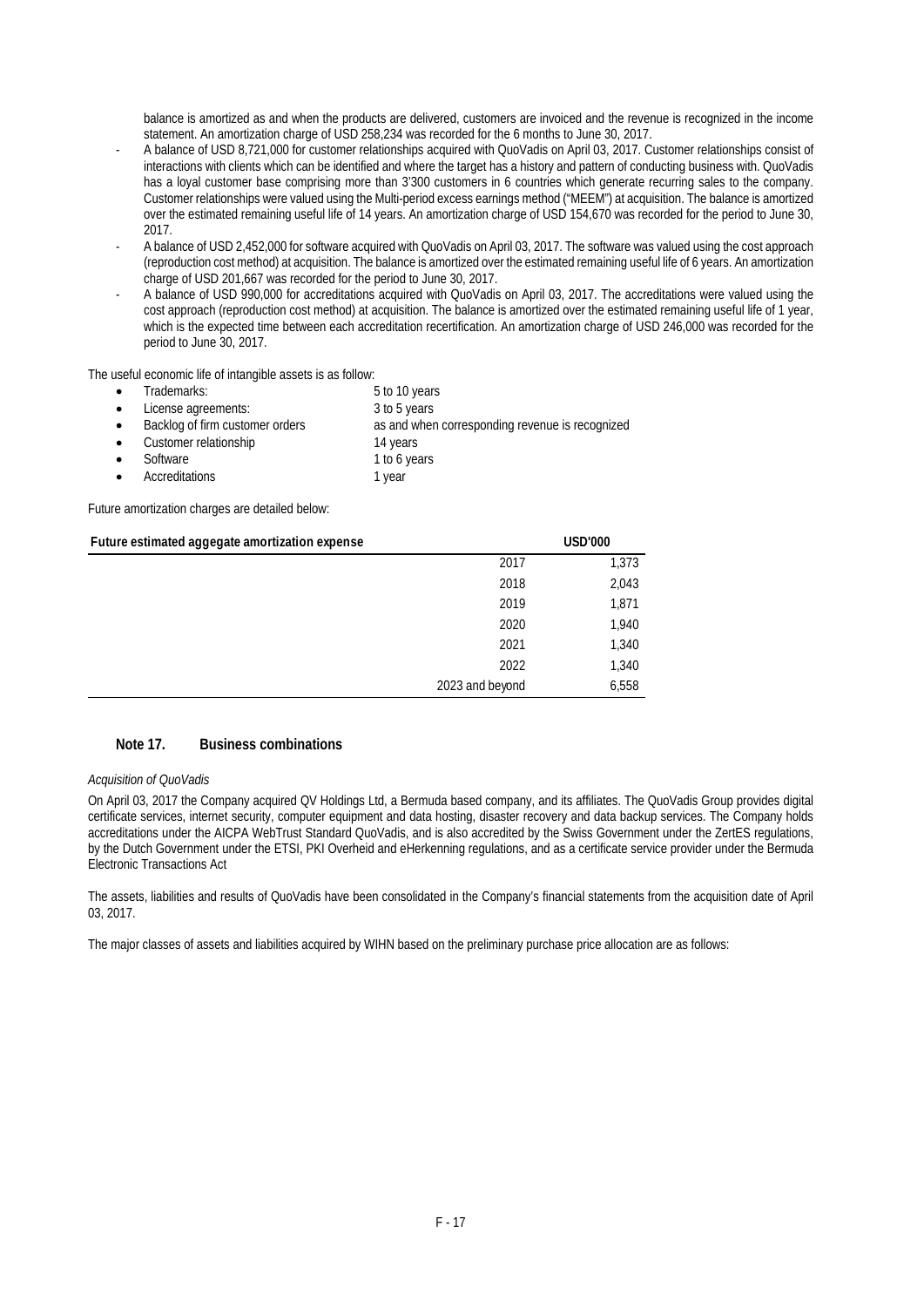| Consolidated Balance Sheet - QuoVadis group<br><b>USD'000</b>   | Opening balance<br>As at April 03,<br>2017 |                |
|-----------------------------------------------------------------|--------------------------------------------|----------------|
| <b>ASSETS</b>                                                   |                                            |                |
| <b>Current assets</b><br>Cash and cash equivalents              |                                            |                |
| Accounts receivable, net of allowance for doubtful accounts     | 3,371<br>2,605                             |                |
| Prepaid expenses                                                | 305                                        |                |
| <b>Total current assets</b>                                     | 6,281                                      |                |
| <b>Noncurrent assets</b>                                        |                                            |                |
| Property, plant and equipment net of accumulated depreciation   | 1,049                                      |                |
| Intangible assets, net of accumulated amortization              | 15,251                                     |                |
| Goodwill                                                        |                                            |                |
| Deferred tax assets                                             | 477                                        |                |
| Other noncurrent assets                                         | 130                                        |                |
| <b>Total noncurrent assets</b>                                  | 16,907                                     |                |
| <b>TOTAL ASSETS</b>                                             | 23,188                                     |                |
| <b>LIABILITIES</b>                                              |                                            |                |
| <b>Current Liabilities</b>                                      |                                            |                |
| Accounts and notes payable                                      | 3,539                                      |                |
| Deferred revenue                                                | 984                                        |                |
| Other current liabilities                                       | 356                                        |                |
| <b>Total current liabilities</b>                                | 4,879                                      |                |
| <b>Noncurrent liabilities</b>                                   |                                            |                |
| Bonds, mortgages and other long-term debt                       | 598                                        |                |
| Employee benefit plan obligation<br>Deferred tax liabilities    | 693                                        |                |
|                                                                 | 1,557                                      |                |
| <b>Total noncurrent liabilities</b><br><b>TOTAL LIABILITIES</b> | 2,848<br>7,727                             |                |
|                                                                 |                                            |                |
| <b>TOTAL NET ASSETS</b>                                         | 15,461                                     |                |
| <b>Goodwill calculation</b>                                     | <b>USD'000</b>                             | <b>USD'000</b> |
| Consideration                                                   |                                            |                |
| Cash consideration                                              | 13,000                                     |                |
| Repayment of debt                                               | 2,000                                      |                |
| Payment in 1,110,000 WIHN Class B shares at fair value          | 4,307                                      |                |
| NCI put and call option                                         | 4,339                                      |                |
| Total consideration paid                                        |                                            | 23,646         |
| Net assets acquired                                             |                                            |                |
| Total net assets of QuoVadis group at acquisition               | 15,461                                     |                |
| Total net assets acquired                                       |                                            | 15,461         |
| Goodwill at acquisition                                         |                                            | 8,185          |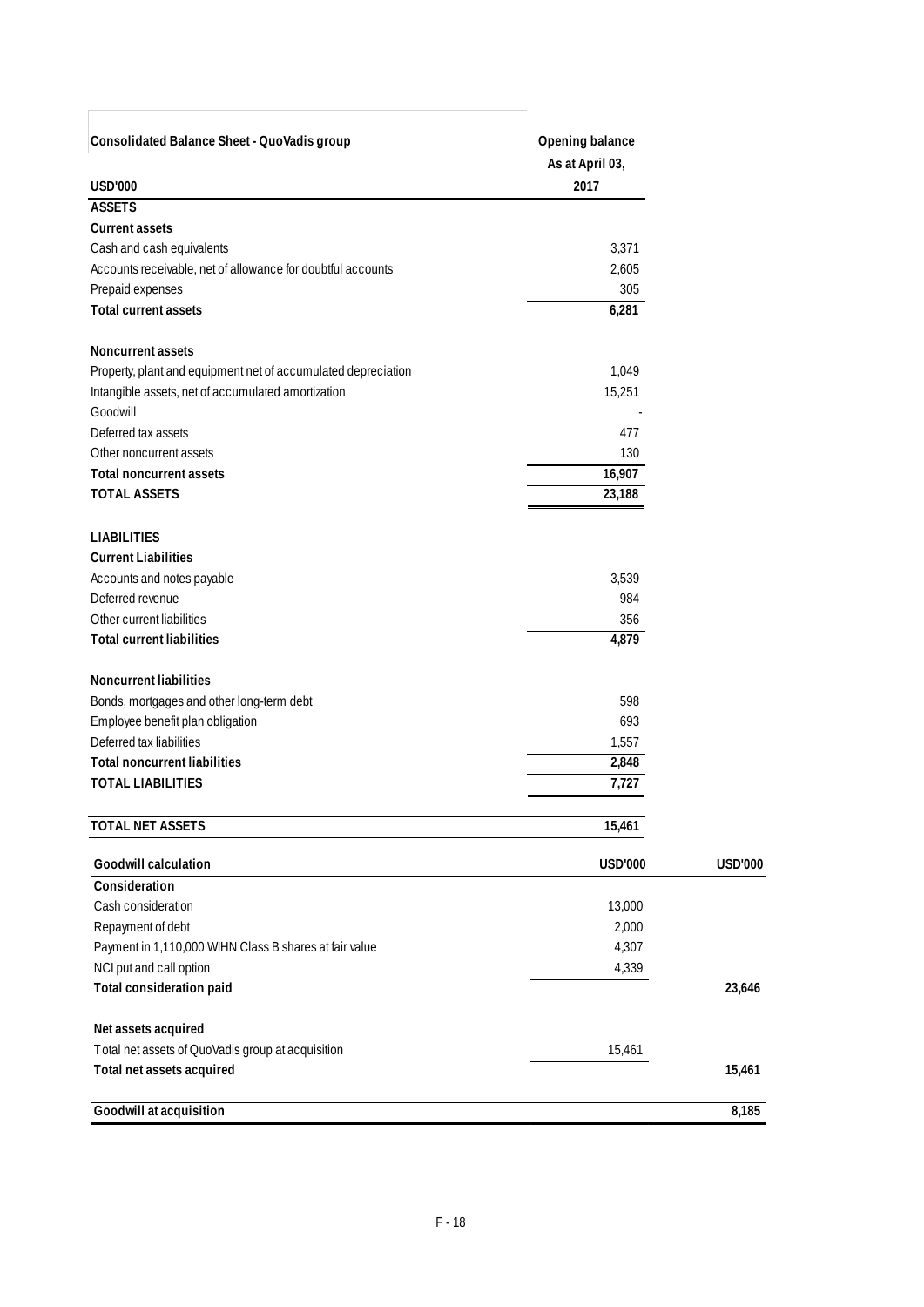The consideration of USD 23,646,000 for the acquisition of QuoVadis was made up of the following components:

- A cash payment of USD 15,000,000
- A payment in 1,110,000 WIHN Class B shares, fair valued at USD 4,307,000 at market price at acquisition on April 03, 2017.
- A shareholders' put and call option agreement over the 15% noncontrolling interest, fair valued at USD 4,339,000 by discounting the expected purchase price of CHF 5M due by May 31, 2018 to the transaction day of April 03, 2017 using the Company's weighted average cost of capital (WACC).

In line with ASC 480, the put and call options on the 15% noncontrolling are embedded features of the shares held by the noncontrolling interests in QV Holdings Ltd. They are deemed to be contingently redeemable instruments as a result and are treated as noncontrolling interests. The Company elected to apply ASC 480-10-S99 under which such redeemable instruments should be presented outside of the permanent equity in what is generally called the mezzanine equity section. The Company has therefore accounted for the part of the consideration as redeemable preferred shares and the carrying amount will be accredited back to the expected redemption amount of CHF 5M over the period to the redemption date on May 31, 2018. The initial amount recognized as redeemable preferred shares was USD 4,339,000 at acquisition on April 03, 2017. In the period from acquisition to June 30, 2017, a deemed dividend of USD 336,000 was accreted, hence a balance of redeemable preferred shares as at June 30, 2017 of USD 4,675,000.

The goodwill arising from the acquisition is USD 8,184,695. See note 18.

#### **Note 18. Goodwill**

Goodwill of USD 8,184,695 arose as a result of the acquisition by the Company of QuoVadis on April 03, 2017. See Note 17.

We test goodwill for impairment annually on October 1 or as and when indicators of impairment arise. After a review of the incoming orders and order backlog, no instances of impairment were identified as of June 30, 2017.

| Goodwill                                 | USD'000 |
|------------------------------------------|---------|
| Goodwill balance as at December 31, 2016 | 8.317   |
| Acquisition of QuoVadis group            | 8.185   |
| Goodwill balance as at June 30, 2017     | 16,502  |

#### **Note 19. Other noncurrent assets**

Other noncurrent assets consisted of the following:

|                               | As at June 30,   | As at December 31, |
|-------------------------------|------------------|--------------------|
| USD'000                       | 2017 (unaudited) | 2016               |
| Deposits, noncurrent          | 150              | 149                |
| Other noncurrent assets       | 136              | 2,231              |
| Total other noncurrent assets | 286              | 2,380              |

Deposits are primarily made up of rental deposits on the premises rented by the Company.

#### **Note 20. Accounts Payable**

The current accounts payable are composed as follows:

|                                                             | As at June 30,   | As at December 31, |
|-------------------------------------------------------------|------------------|--------------------|
| <b>USD'000</b>                                              | 2017 (unaudited) | 2016               |
| Trade creditors                                             | 6,862            | 6,314              |
| Banks for borrowings                                        | 237              |                    |
| Payable to, and short-term loan from, shareholders          |                  | 14                 |
| Payable to, and short-term loan from, Board Members         | 172              | 147                |
| Payable to, and short-term loan from, other related parties |                  |                    |
| Accounts payable to employees                               | 1.699            | 1.744              |
| Other accounts payable                                      | 4.270            | 2,569              |
| Total accounts and notes payable                            | 13.240           | 10.787             |

Accounts payable to related parties are solely made up of payables to Board Members, USD 156,504 of accrued board.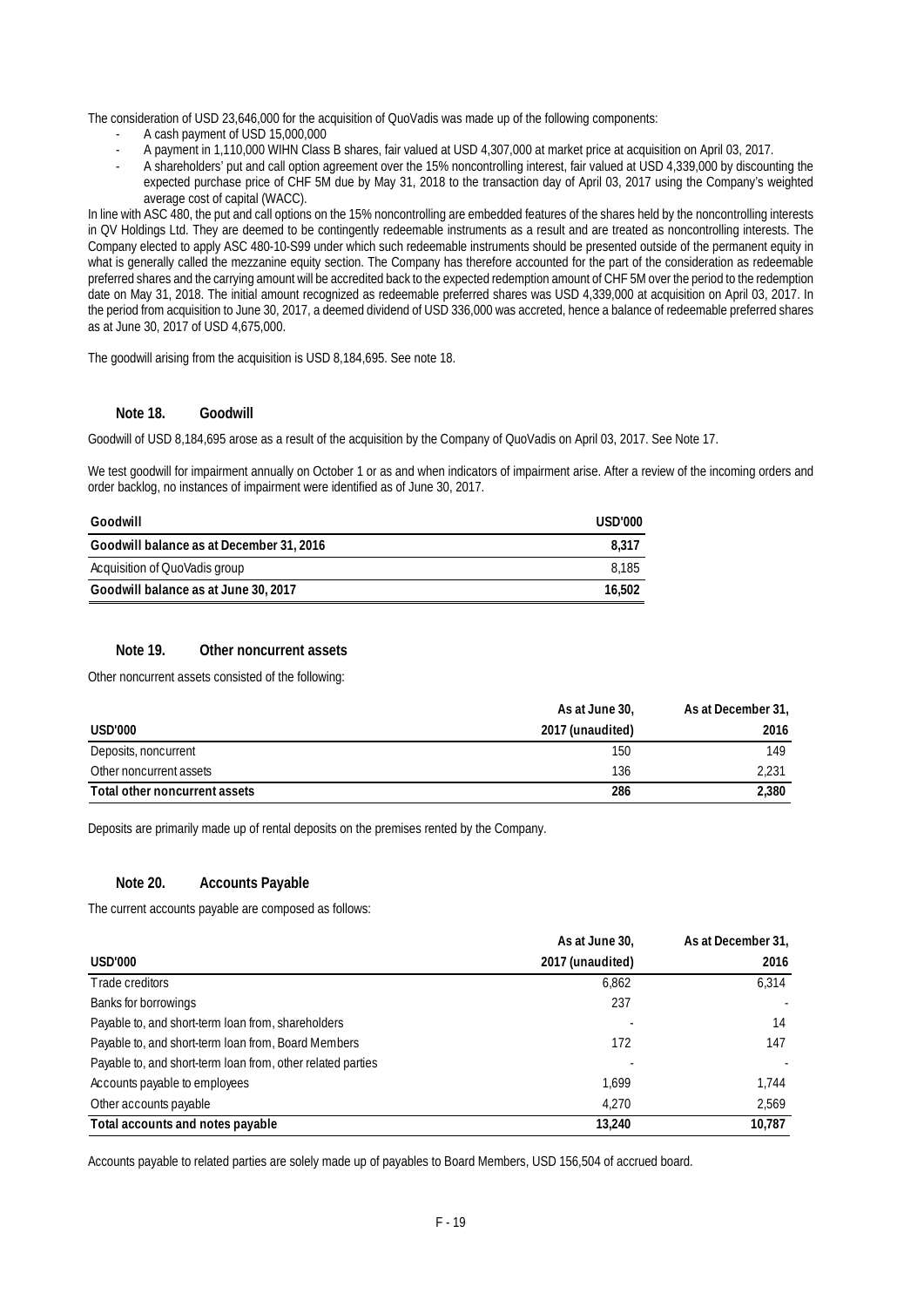Accounts payable to employees consist primarily of holiday, bonus and 13th month accruals across WISeKey.

Other accounts payable are mostly amounts due or accrued for professional services (e.g. legal, accountancy, and audit services) and accruals of social charges in relation to the accrued liability to employees.

#### **Note 21. Loans and line of credit**

#### *Acquisition line of credit agreement with ExWorks Capital Fund I, L.P*

On January 16, 2017 the Company signed an acquisition line of credit agreement with ExWorks Capital Fund I, L.P. ("**ExWorks**") headquartered in the USA, is an international, import and export finance company that offers financing solutions to businesses utilizing its own capital as well as by leveraging its Delegated Authority granted by both the SBA and ExIm Bank. A first amendment was subsequently signed on February 06, 2017, and a second amendment on March 31, 2017.

With this line of credit agreement, the Company may borrow up to \$16,400,000. Borrowings under the line of credit agreement bear interest payable monthly at 1.5%. The maturity date of the arrangement is December 31, 2018. Balances payable under this arrangement are due on the sooner of (i) one year or (ii) December 31, 2018. Therefore all outstanding balances are classified as current liabilities in the balance sheet. However the Company has an extension option, exercisable between September 30, 2017 and January 01, 2018 provided that there was no default of payment and an extension fee of USD 300,000 is settled, whereby the Company is eligible to extend the maturity date of each outstanding loan by up to six months.

As at June 30, 2017, outstanding borrowings were USD 16,155,281.42. The amount available for additional borrowings under this arrangement as at June 30, 2017 was USD 244,718.58.

Under the terms of the line of credit, the Company is required to not enter into agreements that would result in restriction on liens, reserved restriction on indebtedness, mergers, consolidations, organizational changes except with an affiliate, contingent and third party liabilities, any substantial change in the nature of its business, restricted payments, insider transactions, certain debt payments, certain agreements, negative pledge or asset transfer other than sale of assets in the ordinary course of business. Furthermore, the Company is required to maintain its existence and pay all taxes and other liabilities, provide ExWorks with periodical accounting reports and the detail of any material litigation, comply with applicable laws, meet the financial covenants set in the line of credit agreement in terms of average cash on hand and minimum ending cash on hand.The Company has complied with the line of credit covenants in the six months to June 30, 2017.

Borrowings under the line of credit are secured by (i) the grant of options to ExWorks exercisable for up to 1,075,000 WIHN Class B registered shares, par value CHF 0.05, at an exercise price corresponding to a volume-weighted average price determined by reference to a period commencing after WISeKey's announcement of its audited FY2016 annual results; (ii) 100% of the shares in WiseTrust SA; (iii) all of the equity interest of the Company in WISeKey SA; (iv) a first ranking Swiss law pledge over intellectual property ("**IP**") rights of WISeKey SA; (v) 100% of the shares in QuoVadis Trustlink Schweiz AG; (vi) any cash bank account of the Company held in Switzerland; (vii) 100% of the shares in WISeKey USA; (viii) 100% of the shares in WISeKey Singapore; and (ix) 100% of the shares held by the WIHN in WISeKey SAARC Ltd; (x) all shares owned by QV Holdings Ltd and QuoVadis Ltd in each of its respective subsidiaries.

The line of credit can be up-sized / syndicated at the same terms for up to an additional USD 10,000,000 by way of adding co-lender(s) or selling a participation interest.

#### *Share Subscription Facility with GEM LLC*

On January 19, 2016 the Company closed a Share Subscription Facility ("**the GEM Facility**") with GEM LLC, (Global Equity Markets, "**GEM**), which is a CHF 60 million facility over 5 years and allows the Company to draw down funds at its option in exchange for WIHN class B shares. The mechanics of the deal allow for a drawdown essentially 18 times in a year, the amount being in a range related to the trading volume and price of the WIHN class B share trading on the Swiss SIX Stock Exchange. The drawdown amount is based on 90% of the average closing price of the last 15 trading days multiplied by 1,000% of the average volume of the last 15 trading days. GEM can then elect to purchase between 50% and 200% of this figure.

On June 29, 2017 WISeKey made one drawdown for CHF 279,900 (USD 292,538 at historical rate) in exchange for 100,000 WIHN class B shares issued out of authorized share capital.

Therefore as at June 30, 2017 the outstanding facility available is CHF 59,720,100.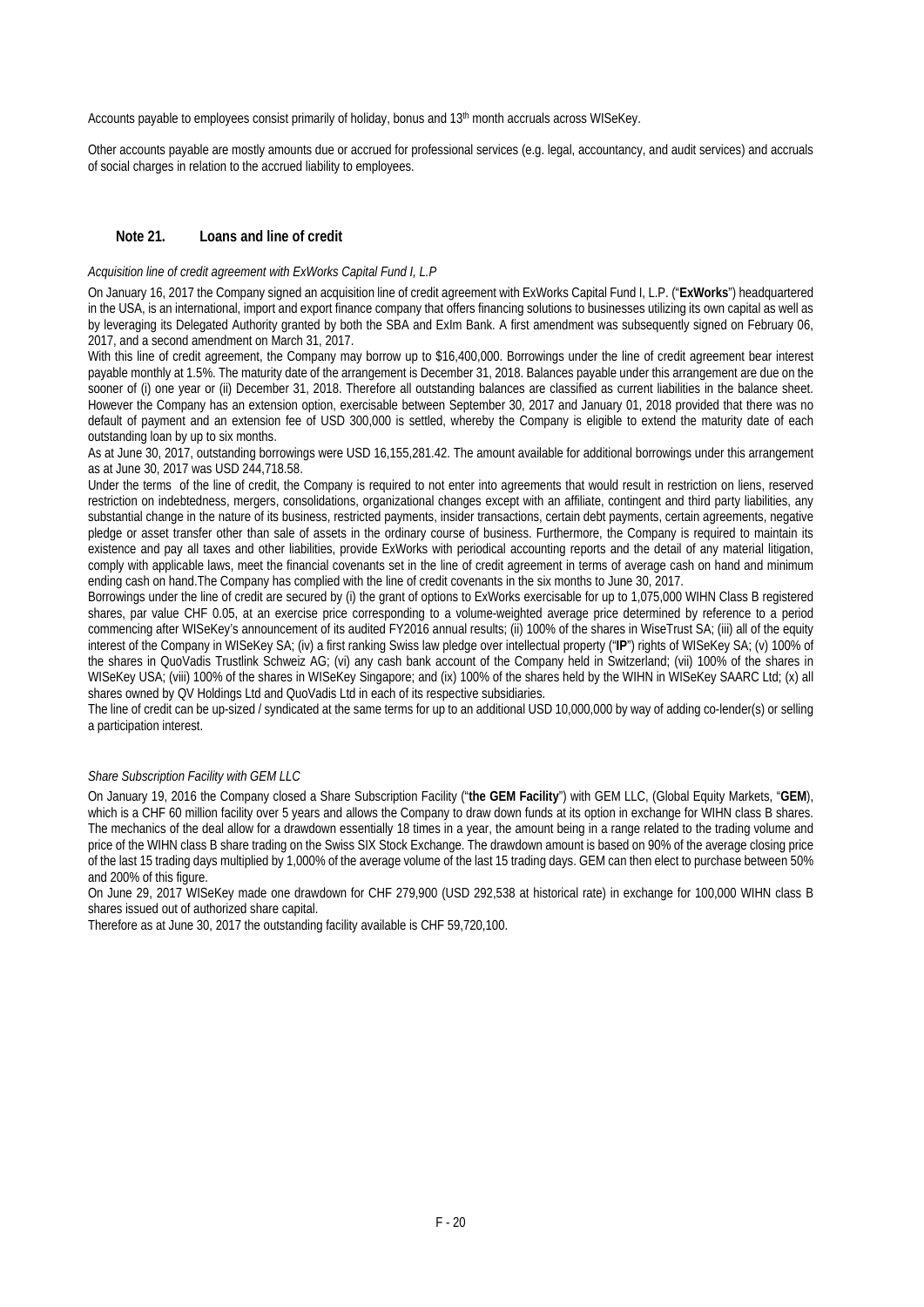#### **Note 22. Other current liabilities**

Other current liabilities consisted of the following:

|                                        | As at June 30,   | As at December 31, |
|----------------------------------------|------------------|--------------------|
| <b>USD'000</b>                         | 2017 (unaudited) | 2016               |
| Value-Added Tax Payable                | 595              |                    |
| Other tax payable                      | 36               |                    |
| Advances from customers                | 661              | 391                |
| Onerous contracts, current             | 2.478            | 2.921              |
| Supplier contract liability            |                  | 386                |
| Other current liabilities              |                  | 126                |
| <b>Total other current liabilities</b> | 3.770            | 3.824              |

The onerous supply contract provision relates to an outsourcing of operations made by the previous owner of WISeKey Semiconductors SAS, Inside Secure SA, in an agreement dated June 04, 2015. As part of this agreement, circa 40 employees were transferred from the previous owner to the outsource manufacturer. At that time a charge of EUR 4.1M was made corresponding to the present value of the most probable estimation of the amount payable to the outsource provider during the first 3 years of the agreement to June 04, 2018, compared to the fair value of the services expected during this period. The fair value was determined in relation to the market price for these type of services and was based on the information available at the date of transfer. The agreement runs until June 04, 2018 therefore as at June 30, 2017 the entire outstanding balance is shown as current.

As at December 31, 2016 the Company recorded a supplier contract liability in relation to a licensing agreement with Atmel Corporation for the commercialisation of Secure Microcontroller and Smart Secure Chip products. The contract had expired and new terms were currently being negotiated. The provision had been made in accordance with the conditions of the previous agreement in case the new terms were not agreed. In the 6 months to June 30, 2017 the negotiations were successful and resulted in a new contract the terms of which are deemed to be at arm's length. In the period the provision was therefore released respectively as USD 98,000 used before the new contract was signed, then a release of the remaining unused provision USD 292,612 from other current liabilities and USD 1,140,978 from noncurrent assets into other operating income.

#### **Note 23. Employee Benefit Plans**

#### *Defined Benefit Post-retirement Plan*

The group maintains three pension plans: one maintained by WISeKey SA covering its employees in Switzerland, one maintained by QuoVadis Trustlink Schweiz AG covering its employees in Switzerland, and a third one maintained by WISeKey Semiconductors SAS covering its French employees.

All plans are considered defined benefit plans and accounted for in accordance with ASC 715 Compensation – Retirement Benefits. This model allocates pension costs over the service period of employees in the plan. The underlying principle is that employees render services rateably over this period, and therefore, the income statement effects of pensions should follow a similar pattern ASC 715 requires recognition of the funded status or difference between the fair value of plan assets and the projected benefit obligations of the pension plan on the balance sheet, with a corresponding adjustment recorded in the net loss. If the projected benefit obligation exceeds the fair value of the plan assets, then that difference or unfunded status represents the pension liability.

The Company records a net periodic pension cost in the statement of comprehensive loss.

The liabilities and annual income or expense of the pension plan is determined using methodologies that involve several actuarial assumptions, the most significant of which are the discount rate and the long-term rate of asset return (based on the market-related value of assets). The fair value of plan assets are determined based on prevailing market prices.

The defined benefit pension plan maintained by WISeKey Semiconductors SAS and its obligations to employees in terms of retirement benefits are limited to a lump sum payment based on remuneration and length of service, determined for each employee. The plan in not funded.

The pension liability calculated as at June 30, 2017 is based on annual personnel costs and assumptions from December 31, 2016.

The expected future cash flows to be paid by the Company for employer contribution for the year ended December 31, 2017 are USD 128,000.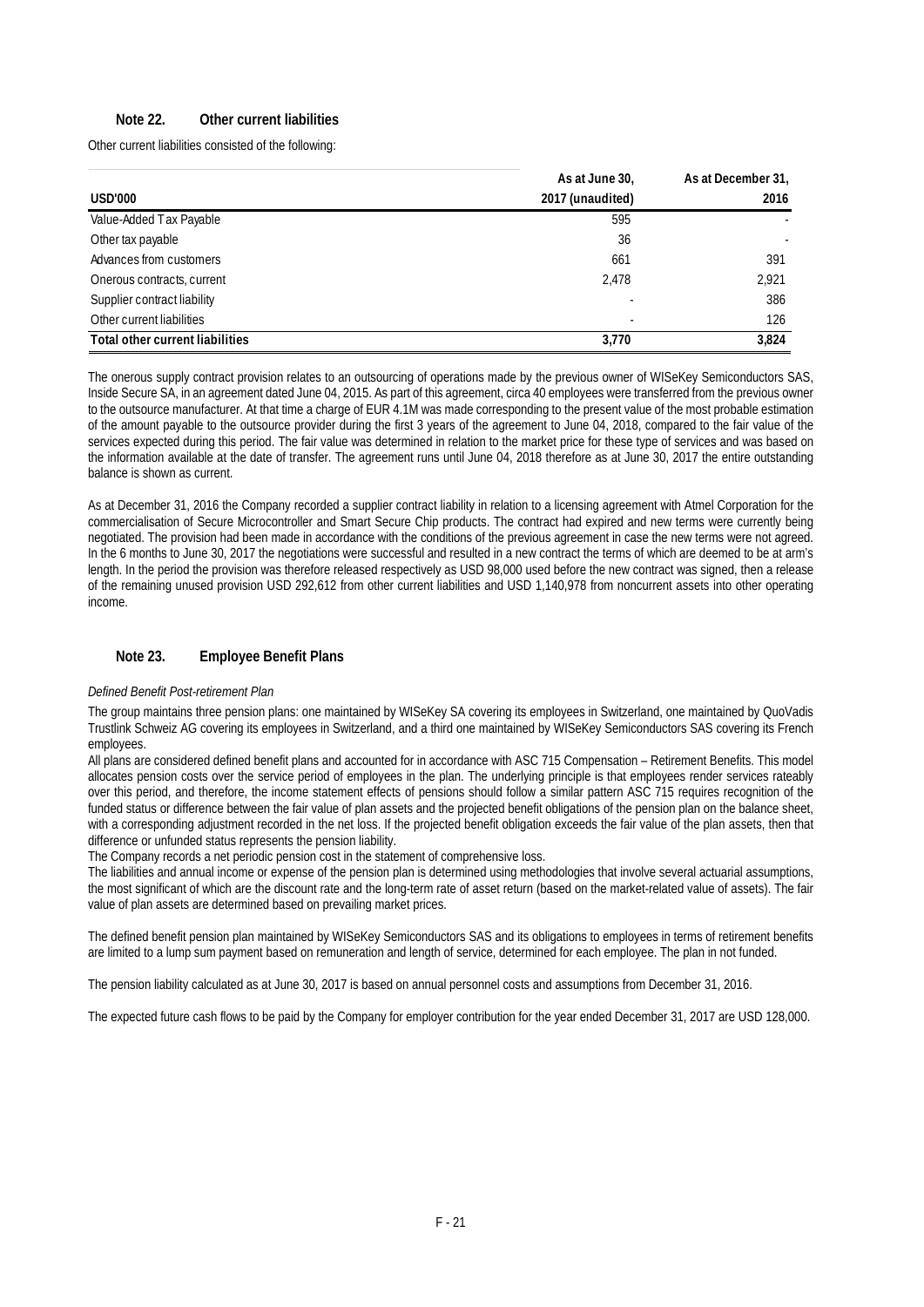|                                             | 6 months to | 6 months to |
|---------------------------------------------|-------------|-------------|
| <b>Movement in Funded Status</b>            | June 30,    | June 30,    |
| <b>USD'000</b>                              | 2017        | 2016        |
| Net Service cost                            | 209         | 128         |
| Interest cost/(credit)                      | 40          | 31          |
| Expected return on Assets                   |             | (39)        |
| Amortization on Net (gain)/loss             | 52          |             |
| Amortization on Prior service cost/(credit) | 31          | 75          |
| Total Net Periodic Benefit Cost/(credit)    | 331         | 195         |
| Employer contributions paid in the period   | (114)       | (202)       |
| <b>Total Cashflow</b>                       | (114)       | (202)       |

All of the assets are held under the collective contract by the plan's re-insurer company and are invested in a mix of Swiss and International bond and equity securities.

#### **Note 24. Deferred income tax liability, noncurrent**

On acquisition of QuoVadis, indicative deferred tax liabilities of USD 1'557,000 were recorded in relation to the fair value of customer relationships and property, plants and equipment ("**PPE**") located with the local QuoVadis subsidiaries. Deferred tax liabilities for customer relationships and PPE have been considered based on the tax jurisdictions of the individual countries.

For the 6 months to June 30, 2017 an amortization of the deferred tax liability of USD 28,570 was credited to the income statement. The deferred income tax liability remaining as at June 30, 2017 was USD 114,660 current and USD 1,413,780 noncurrent.

#### **Note 25. Other noncurrent liabilities**

Other noncurrent liabilities consisted of the following:

| Other noncurrent liabilities       | As at June 30,   | As at December 31, |
|------------------------------------|------------------|--------------------|
| USD'000                            | 2017 (unaudited) | 2016               |
| Onerous contracts, noncurrent      |                  | 1.201              |
| Supplier contract liability        |                  | 1.128              |
| Other noncurrent liabilities       |                  |                    |
| Total other noncurrent liabilities |                  | 2.329              |

See note 22 for details on the treatment of the onerous contracts and supplier contract liabilities outstanding as at December 31, 2016.

#### **Note 26. Commitments and contingencies**

*Lease Commitments* 

We lease certain facilities and equipment under operating leases. As of June 30, 2017, future minimum annual operating lease payments were as follows (in USD):

| Year                                          |      | <b>USD'000</b> |
|-----------------------------------------------|------|----------------|
|                                               | 2017 | 482            |
|                                               | 2018 | 901            |
|                                               | 2019 | 851            |
|                                               | 2020 | 754            |
|                                               | 2021 | 601            |
|                                               | 2022 | 279            |
| Total future minimum operating lease payments |      | 3,867          |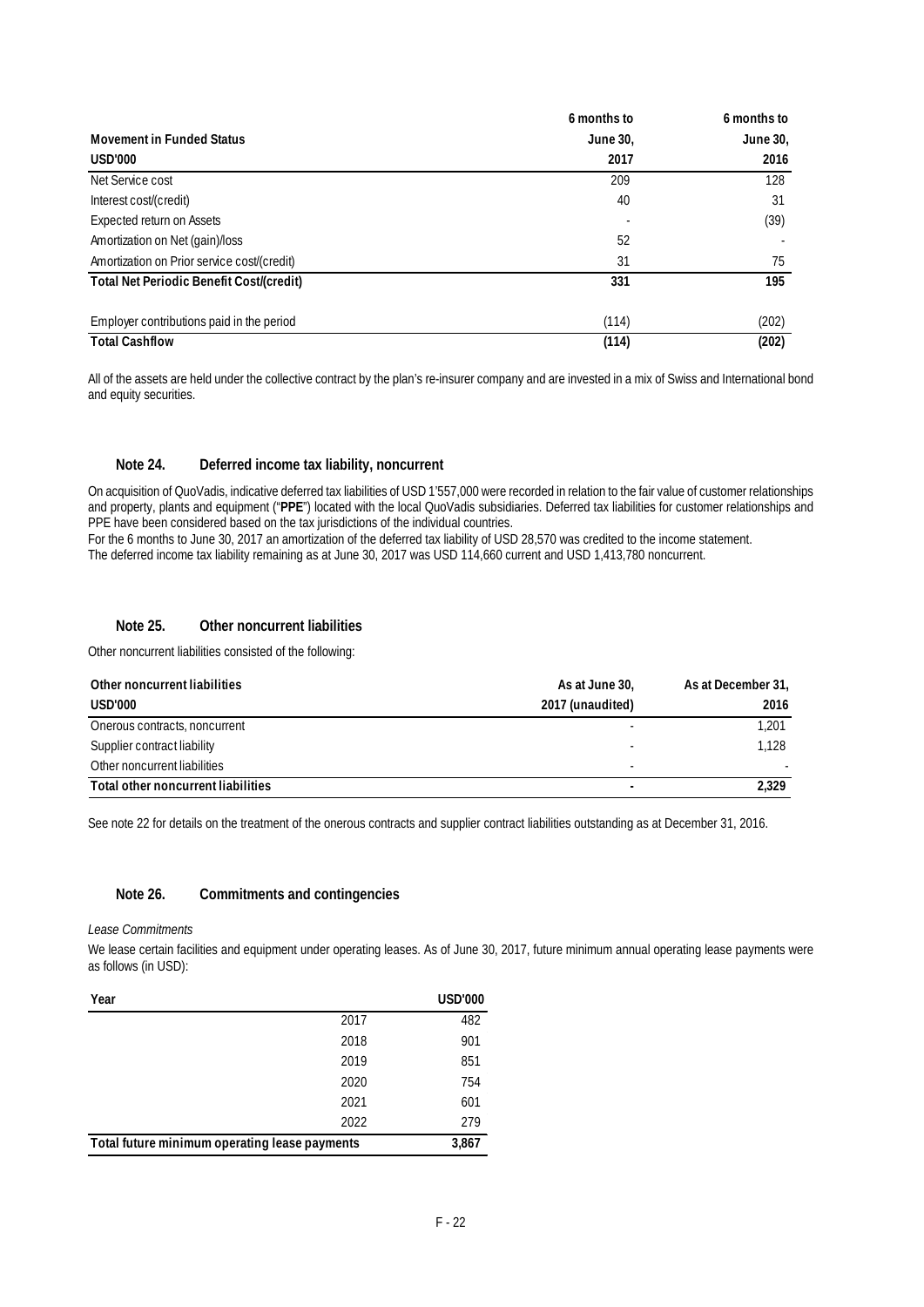#### *Guarantees*

Our software and hardware product sales agreements generally include certain provisions for indemnifying customers against liabilities if our products infringe a third party's intellectual property rights. Certain of our product sales agreements also include provisions indemnifying customers against liabilities in the event we breach confidentiality or service level requirements. It is not possible to determine the maximum potential amount under these indemnification agreements due to our lack of history of prior indemnification claims and the unique facts and circumstances involved in each particular agreement. To date, we have not incurred any costs as a result of such indemnifications and have not accrued any liabilities related to such obligations in our consolidated financial statements.

#### **Note 27. Stockholders' equity**

#### **WISeKey International Holding AG**

| <b>Share Capital</b>                 | As at June 30, 2017 |                | As at December 31, 2016 |                |
|--------------------------------------|---------------------|----------------|-------------------------|----------------|
|                                      | Class A Shares      | Class B Shares | Class A Shares          | Class B Shares |
| Total number of authorized shares    |                     | 13,731,248     |                         | 9,334,847      |
| Total number of conditional shares   |                     | 13,831,248     |                         | 10,669,212     |
| Total number of fully paid-in shares | 40,021,988          | 19,758,100     | 40.021.988              | 14,668,392     |
| Par value per share (in CHF)         | 0.01                | 0.05           | 0.01                    | 0.05           |
| Share capital (in USD)               | 400.186             | 1,014,478      | 400.186                 | 756,010        |
| Total share capital (in USD)         | 1,414,664           |                | 1,156,196               |                |

#### **Note 28. Accumulated Other Comprehensive Income**

The following table summarizes the changes in accumulated other comprehensive income by component.

| Accumulated Other Comprehensive Income                | USD'000 | USD'000 |
|-------------------------------------------------------|---------|---------|
| Accumulated other comprehensive loss as at 31.12.2016 |         | (1,898) |
| Total Net foreign currency translation adjustments    | (56)    |         |
| Total defined benefit pension adjustment              |         |         |
| Total Other comprehensive income/(loss), net          |         | (56)    |
| Accumulated other comprehensive loss as at 30.06.2017 |         | (1,954) |

### **Note 29. Stock-based compensation**

#### *Employee Stock Option Plans*

The Stock Option Plan ("ESOP 1") was approved on December 31, 2007 by the stockholders of WISeKey SA, representing 2'632'500 options convertible into WISeKey SA shares with an exercise price of CHF 0.01 per share.

The Stock Option Plan ("ESOP 2") was approved on December 31, 2011 by the stockholders of WISeKey SA, representing 16'698'300 options convertible into WISeKey SA shares with an exercise price of CHF 0.01 per share.

At March 22, 2016 as part of the reverse acquisition transaction, both ESOP plans in existence in WISeKey SA were transferred to the Company at the same terms, with the share exchange term of 5:1 into WIHN Class B shares.

#### *Grants*

In the 6 months to June 30, 2017, the Company granted a total of 1,220,000 options exercisable on the Company's class B shares. Each warrant is exercisable into one class B share.

The warrants granted consist of:

- 25,000 warrants with immediate vesting granted to external advisors, all of which had been exercised as of June 30, 2017;
- 120,000 warrants with immediate vesting granted to external advisors, none of which had been exercised as of June 30, 2017.
- 1,075,000 warrants with immediate vesting granted to ExWorks Capital Fund LP as part of the fees in relation to the revolving credit agreement described in note 21. None of these options had been exercised as of June 30, 2017.

The warrants granted were valued at grant date using the Black-Scholes model. Unexercised warrants to external advisers at June 30, 2017 were revalued to their fair value at June 30, 2017 using the same model.

#### *Stock Option Charge to the Income Statement*

The Company calculates the fair value of options granted by applying the Black-Scholes option pricing model. Expected volatility is based on historical volatility of the Company over the prior 12 months.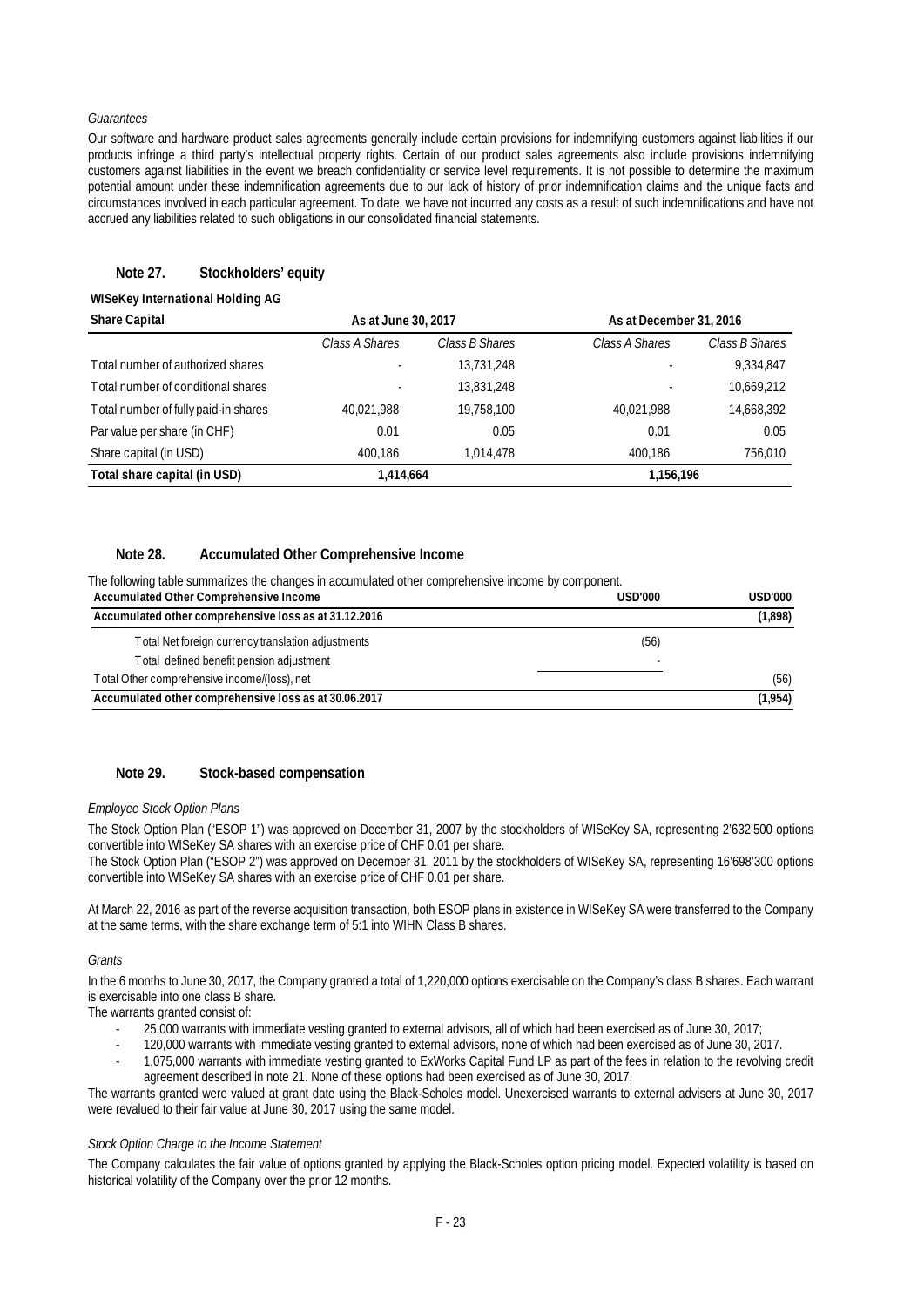As a result, in the 6 months to June 30, 2017, a total charge of USD 2,416,858 for options granted to nonemployees was recognized in the consolidated income statement calculated by applying the Black-Scholes model at grant.

The following assumptions were used to calculate the compensation expense and the calculated fair value of stock options granted:

| Assumption                                       | June 30, 2017 | June 30, 2016 |
|--------------------------------------------------|---------------|---------------|
| Dividend yield                                   | <b>None</b>   | None          |
| Risk-free interest rate used (average)           | 1.00%         | 2.00%         |
| Expected market price volatility                 | 62.20%        | 60.00%        |
| Average remaining expected life of stock options | $0.90$ year   | $0.25$ year   |

During the 6 months ended June 30, 2017, the weighted average fair value at grant of options granted was USD 1.98.

The following table illustrates the development of the Company's non-vested options during the 6 months ended June 30.

|                                            | Number of WIHN Class B | Weighted-average grant |
|--------------------------------------------|------------------------|------------------------|
| Non-vested options                         | Shares under options   | date fair value (USD)  |
| Non-vested options as at December 31, 2016 |                        |                        |
| Granted                                    | 1,220,000              | 1.83                   |
| Vested                                     | (1,220,000)            | 1.83                   |
| Non-vested forfeited or cancelled          |                        |                        |
| Non-vested options as at June 30, 2017     |                        |                        |

As at June 30, 2017, there was no unrecognized compensation expense related to non-vested stock option based on compensation arrangements.

The following table summarizes the Company's stock option activity for the 6 months ended June 30, 2017.

| <b>Options on WIHN Shares</b>    | <b>WIHN Class B</b><br>Shares under<br>options | Weighted-average<br>exercise price<br>(USD) | Weighted average<br>remaining<br>contractual term<br>(in years) | Aggregate intrinsic<br>value<br>(USD) |
|----------------------------------|------------------------------------------------|---------------------------------------------|-----------------------------------------------------------------|---------------------------------------|
| Outstanding at December 31, 2016 | 670.206                                        | 0.31                                        | 3.58                                                            | 821,207                               |
| Of which non-vested              |                                                |                                             |                                                                 |                                       |
| Granted                          | 1,220,000                                      | 3.20                                        |                                                                 |                                       |
| Exercised or converted           | (70,000)                                       | 0.32                                        |                                                                 | 95.619                                |
| Forfeited or expired             |                                                |                                             |                                                                 |                                       |
| Outstanding as at June 30, 2017  | 1,820,206                                      | 2.25                                        | 2.74                                                            | (1,294,736)                           |
| Of which non-vested              |                                                |                                             |                                                                 |                                       |

#### *Summary of Stock-Based Compensation Expenses*

| Stock-based compensation expenses          | 6 months ended June 30,  |                 |
|--------------------------------------------|--------------------------|-----------------|
| (In USD'000)                               | 2017                     | 2016 (Restated) |
| In relation to warrants issued             | 2.417                    | 442             |
| In relation to the reverse acquisition     |                          | 15,916          |
| In relation to Employee Stock Option Plans | $\overline{\phantom{a}}$ | 10.543          |
| Total                                      | 2.417                    | 26,901          |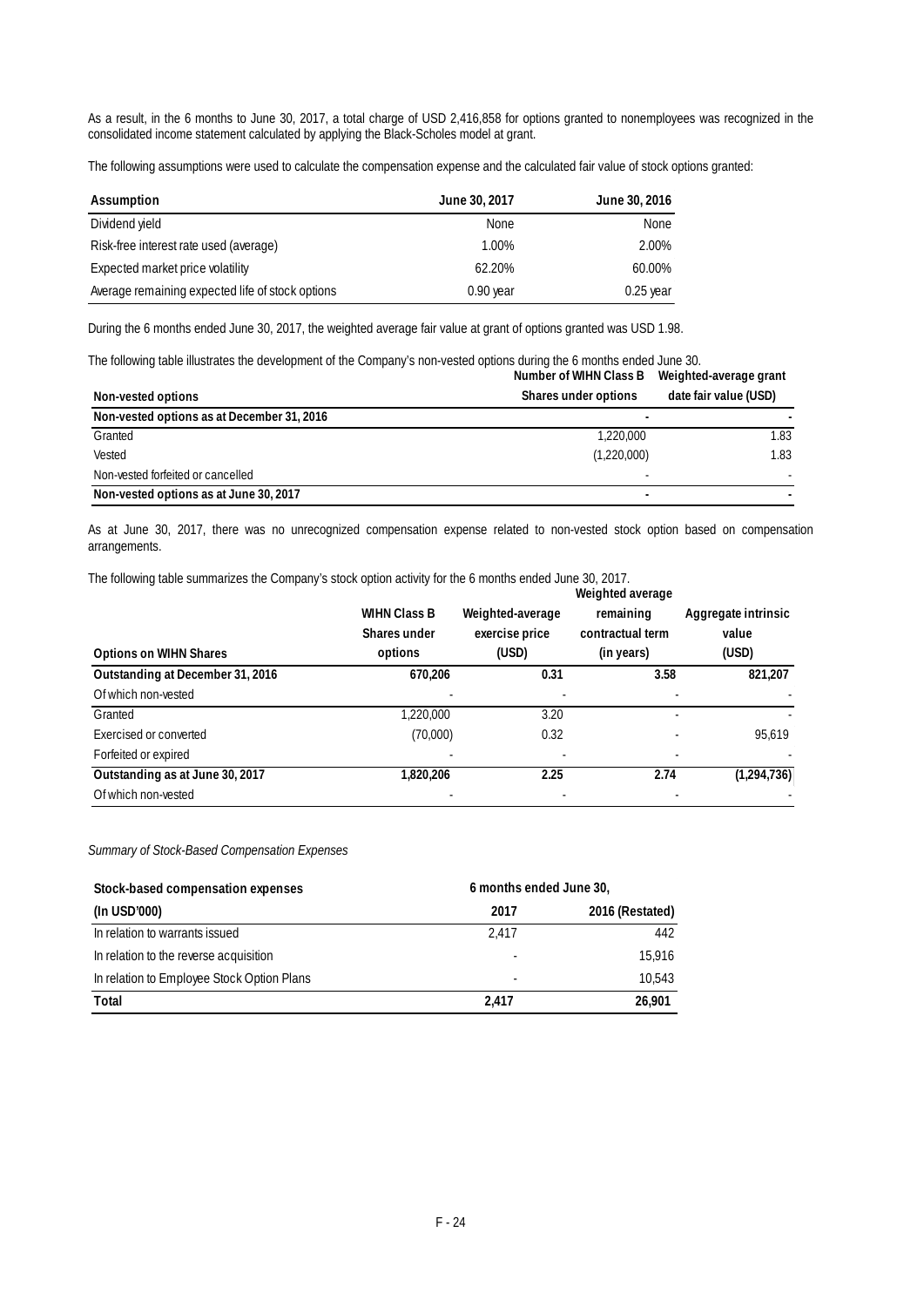Stock-based compensation expenses are recorded under the following expense categories in the income statement:

| Stock-based compensation expenses          | 6 months ended June 30, |                 |
|--------------------------------------------|-------------------------|-----------------|
| (In USD'000)                               | 2017                    | 2016 (Restated) |
| Research & development expenses            |                         | 26              |
| Selling & marketing expenses               |                         | 10,083          |
| General & administrative expenses          | 266                     | 16,792          |
| Non-operating expenses - Financial charges | 2.151                   |                 |
| Total                                      | 2.417                   | 26.901          |

#### **Note 30. Non-operating income**

Non-operating income consisted of the following:

|                            | 6 months ended June 30, |                  |  |
|----------------------------|-------------------------|------------------|--|
| USD'000                    | 2017 (unaudited)        | 2016 (unaudited) |  |
| Foreign exchange gain      | (1, 168)                |                  |  |
| Financial income           | 16                      | 14               |  |
| Other                      | (2)                     |                  |  |
| Total non-operating income | (1, 154)                | 14               |  |

## **Note 31. Non-operating expenses**

Non-operating expenses consisted of the following:

|                              | 6 months ended June 30, |                  |  |
|------------------------------|-------------------------|------------------|--|
| USD'000                      | 2017 (unaudited)        | 2016 (unaudited) |  |
| Foreign exchange losses      | 332                     |                  |  |
| Financial charges            | 3,258                   | 8                |  |
| Capital Gain tax charges     |                         |                  |  |
| Other                        |                         | 236              |  |
| Total non-operating expenses | 3.595                   | 285              |  |

#### **Note 32. Segment Information and Geographic Data**

The Company has two segments: Internet of Things ("**IoT**", previously referred to as "Semiconductors") and managed Public Key Infrastructure ("**mPKI**", previously referred to as "Others"). The Company's chief operating decision maker, who is its Chief Executive Officer, reviews financial performance according to these two segments for purposes of allocating resources and assessing budgets and performance.

The IoT segment encompasses the design, manufacturing, sales and distribution of microprocessors operations. The mPKI segment includes all operations relating to the provision of secured access keys, authentication, signing software, certificates and digital security applications.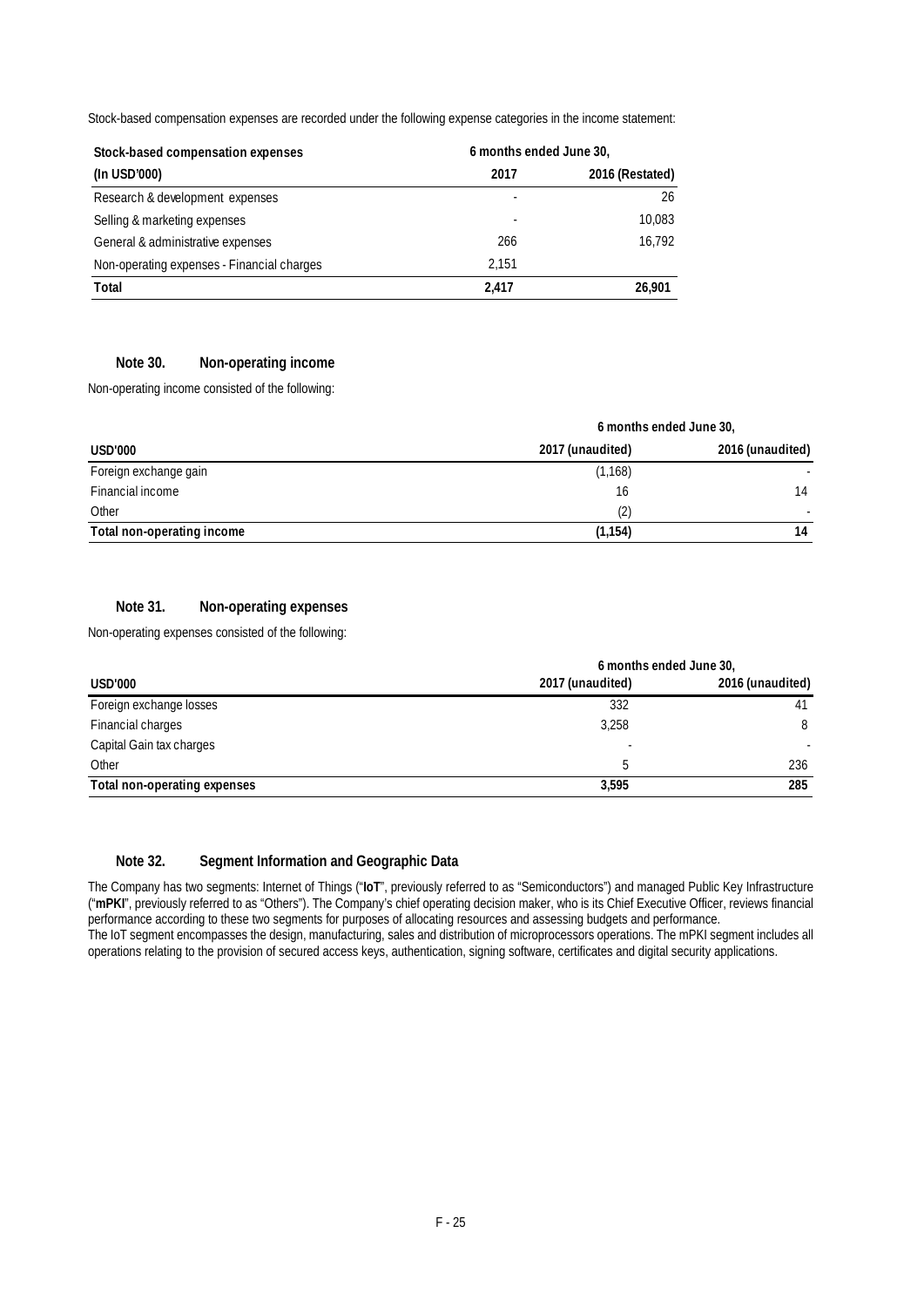| 6 months to June 30, 2017                              |                |             |         |
|--------------------------------------------------------|----------------|-------------|---------|
| <b>USD'000</b>                                         | <b>IoT</b>     | <b>mPKI</b> | Total   |
| Revenues from external customers                       | 15,027         | 6,142       | 21,169  |
| Intersegment revenues                                  |                |             |         |
| Interest revenue                                       |                |             |         |
| Interest expense                                       |                |             |         |
| Depreciation and amortization                          | 949            | 643         | 1,592   |
| Segment income / (loss) before income taxes            | 2,327          | (8,090)     | (5,763) |
| Profit / (loss) from intersegment sales                |                |             |         |
| Income tax income                                      |                | 9           | 9       |
| Other significant non cash items                       |                |             |         |
| Share-based compensation expense                       |                | 2,417       | 2,417   |
| Gain on derivative liability                           |                | 18          | 18      |
| Interest and amortization of debt discount and expense |                | 1,586       | 1,586   |
| Segment assets                                         | 26,404         | 44,461      | 70,865  |
| Revenue reconciliation                                 | <b>USD'000</b> |             |         |
| Total revenue for reportable segment                   | 21,170         |             |         |
| Elimination of intersegment revenue                    | (1)            |             |         |
| Total consolidated revenue                             | 21,169         |             |         |
| Loss reconciliation                                    | <b>USD'000</b> |             |         |
| Total profit / (loss) from reportable segments         | 5,763          |             |         |
| Elimination of intersegment profits                    |                |             |         |
| Loss before before income taxes                        | 5,763          |             |         |
| Assets                                                 | <b>USD'000</b> |             |         |
| Total assets from reportable segments                  | 70,865         |             |         |
| Elimination of intersegment receivables                | (1)            |             |         |
| Elimination of intersegment investment and goodwill    | (7, 775)       |             |         |
| <b>Consolidated total assets</b>                       | 63,089         |             |         |

## *Revenue and Property, plant and equipment by geography*

The following tables summarize geographic information for net sales based on the billing address of the customer, and for property, plant and equipment.

| Net sales by region    | 6 months ended June 30, |                          |
|------------------------|-------------------------|--------------------------|
| <b>USD</b>             | 2017 (unaudited)        | 2016 (unaudited)         |
| Europe                 | 12.494                  | 1.224                    |
| North America          | 7,017                   | 52                       |
| Asia Pacific           | 1,526                   | $\overline{\phantom{a}}$ |
| Latin America          | 132                     |                          |
| <b>Total Net sales</b> | 21.169                  | 1,276                    |

| Property, plant and equipment, net of depreciation by region | As at June 30, | As at December 31, |  |  |
|--------------------------------------------------------------|----------------|--------------------|--|--|
| <b>USD'000</b>                                               | 2017           | 2016               |  |  |
| Europe                                                       | 4.242          | 3.409              |  |  |
| North America                                                |                |                    |  |  |
| Asia Pacific                                                 | 42             |                    |  |  |
| Latin America                                                | ٠              |                    |  |  |
| Total Property, plant and equipment, net of depreciation     | 4.285          | 3.413              |  |  |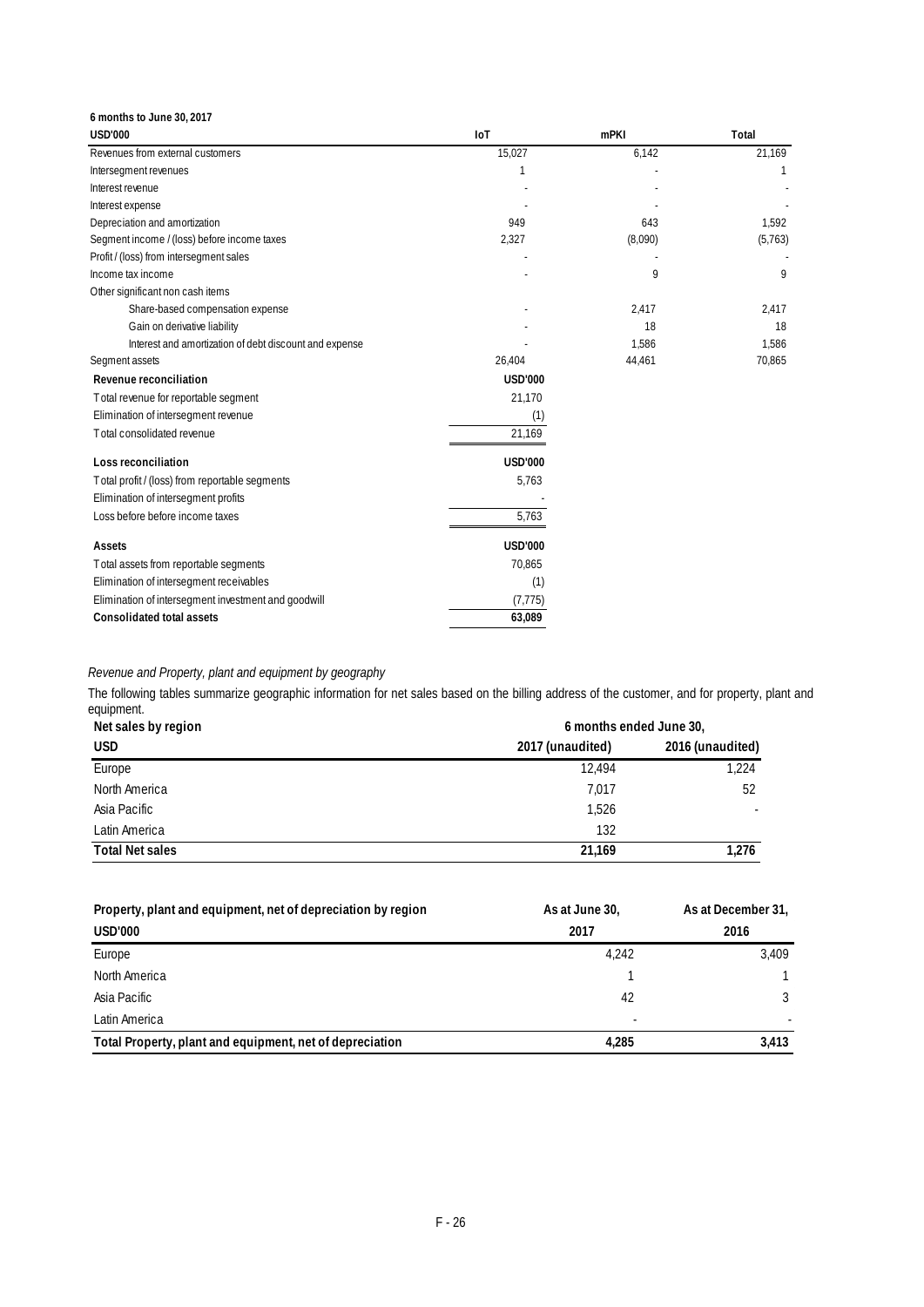#### **Note 33. Loss per share**

The computation of basic and diluted net loss per share for the Company is as follows:

|                                                                              | 6 months ended June 30, |            |  |  |
|------------------------------------------------------------------------------|-------------------------|------------|--|--|
| Loss per share                                                               | 2017                    | 2016       |  |  |
| Net loss attributable to WISeKey International Holding AG (USD'000)          | (5.491)                 | (33,003)   |  |  |
| Weighted average shares outstanding - basic                                  | 27.897.989              | 23,320,540 |  |  |
| Basic and diluted weighted average loss per share attributable to WIHN (USD) | (0.20)                  | (1.40)     |  |  |

For purposes of the diluted net loss per share calculation, stock options, convertible instruments and warrants are considered potentially dilutive securities and are excluded from the calculation of diluted net loss per share, because their effect would be anti-dilutive. Therefore basic and diluted net loss per share was the same for the periods presented due to the Company's net loss position.

#### **Note 34. Legal proceedings**

We are currently not party to any other legal proceedings and claims.

#### **Note 35. Related parties disclosure**

#### *Subsidiaries*

The consolidated financial statements of the Company include the entities listed in the following table. All are fully consolidated in the financial statements of the Company.

| Group Company Name                                    | Country of<br>incorporation | Year of<br>incorporation |            | <b>Share Capital</b> | <b>Nature of business</b>                      | % ownership by WISeKey<br>International Holding AG<br>as of June 30, 2017 | % ownership by WISeKey<br>International Holding AG<br>as of December 31, 2016 |  |
|-------------------------------------------------------|-----------------------------|--------------------------|------------|----------------------|------------------------------------------------|---------------------------------------------------------------------------|-------------------------------------------------------------------------------|--|
| <b>WISeKeySA</b>                                      | Switzerland                 | 1999                     | CHF        | 933,436              | Main operating company. Sales and R&D services | 90.3%                                                                     | 90.3%                                                                         |  |
| <b>WISeKey Semiconductors SAS</b>                     | France                      | 2010                     | <b>EUR</b> | 1.298.162            | Chip manufacturing, sales & distribution       | 100.0%                                                                    | 100.0%                                                                        |  |
| WiseTrust SA                                          | Switzerland                 | 1999                     | CHF        | 680,000              | Non-operating investment company               | 100.0%                                                                    | 100.0%                                                                        |  |
| WISeKey (Suisse) SA                                   | Switzerland                 | 2002                     | CHF        | 100.000              | Dormant                                        | 100.0%                                                                    | 100.0%                                                                        |  |
| <b>WISeKey ELA SL</b>                                 | Spain                       | 2006                     | EUR        | 4,000,000            | Sales & support                                | 100.0%                                                                    | 100.0%                                                                        |  |
| <b>WISeKey SAARC Ltd</b>                              | U.K.                        | 2016                     | GBP        | 100,000              | Non trading                                    | 51.0%                                                                     | 51.0%                                                                         |  |
| WISeKey USA Inc                                       | U.S.A                       | 2006                     | <b>USD</b> | 6.500                | Sales & support                                | 100%*                                                                     | 100%*                                                                         |  |
| WISeKey India Private Ltd                             | India                       | 2016                     | <b>INR</b> | 1,000,000            | Sales & support                                | 100.0%                                                                    | 100.0%                                                                        |  |
| WISeKey BR BV**                                       | The Netherlands             | 2010                     | <b>EUR</b> | 60.000               | Dormant                                        | 100.0%                                                                    | 100.0%                                                                        |  |
| WISeKey France SAS**                                  | France                      | 2007                     | <b>EUR</b> | 37.000               | Dormant                                        | 100.0%                                                                    | 100.0%                                                                        |  |
| WISeKey Italia s.r.l.**                               | Italy                       | 2011                     | <b>EUR</b> | 10,000               | Dormant                                        | 100.0%                                                                    | 100.0%                                                                        |  |
| WISeKey Singapore Pte Ltd**                           | Singapore                   | 2007                     | SGD        | 100.000              | Sales & distribution                           | 100.0%                                                                    | 100.0%                                                                        |  |
| <b>WISeKeyKK</b>                                      | Japan                       | 2017                     | <b>JPY</b> | 1.000.000            | Sales & distribution                           | 100.0%                                                                    | not incorporated                                                              |  |
| QuoVadis Trustlink Schweiz AG Switzerland             |                             | 2005                     | CHF        | 100,000              | Sales & distribution                           | 85.0%                                                                     | n/a                                                                           |  |
| QuoVadis Online Security Ltd                          | U.K.                        | 2007                     | GBP        | 200                  | Sales & distribution                           | 85.0%                                                                     | n/a                                                                           |  |
| QuoVadis Trustlink BVBA                               | Belgium                     | 2013                     | CHF        | 100,000              | Sales & distribution                           | 68.0%                                                                     | n/a                                                                           |  |
| <b>OuoVadis Trustlink BV</b>                          | The Netherlands 2008        |                          | GBP        | 200                  | Sales & distribution                           | 68.0%                                                                     | n/a                                                                           |  |
| <b>OuoVadis Trustlink GmbH</b>                        | Germany                     | 2014                     | CHF        | 100.000              | Sales & distribution                           | 85.0%                                                                     | n/a                                                                           |  |
| QuoVadis Services Ltd                                 | Bermuda                     | 2000                     | GBP        | 200                  | Support and R&D services                       | 43.4%                                                                     | n/a                                                                           |  |
| QuoVadis Ltd                                          | Bermuda                     | 2000                     | CHF        | 100.000              | Support and R&D services                       | 85.0%                                                                     | n/a                                                                           |  |
| QV Holdings Ltd                                       | Bermuda                     | 1999                     | GBP        | 200                  | Holding for the QuoVadis group                 | 85.0%                                                                     | n/a                                                                           |  |
| 50% owned by WISeKey SA and 50% owned by WiseTrust SA |                             |                          |            |                      |                                                |                                                                           |                                                                               |  |

\*\* in the process of being closed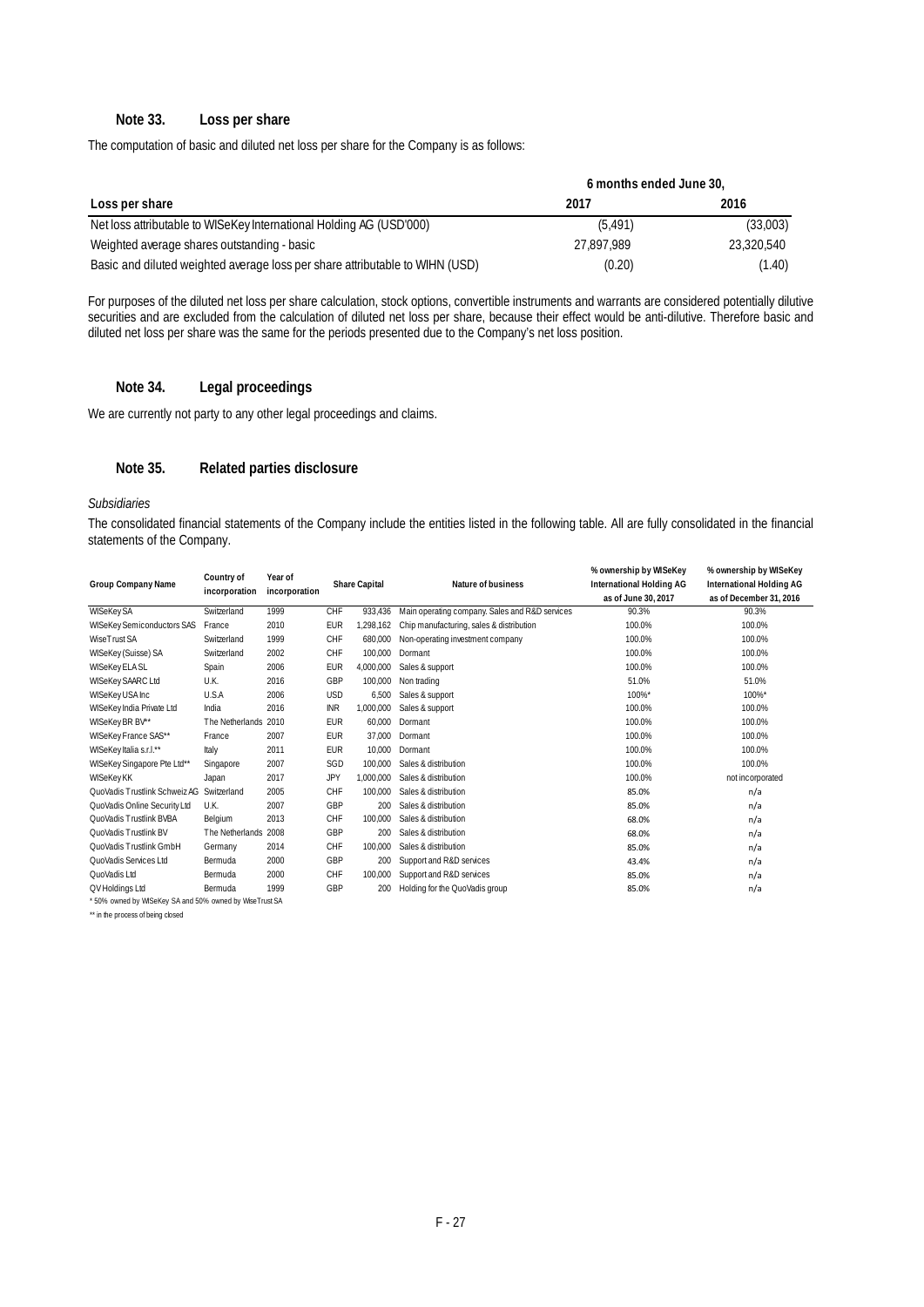#### *Related Party Transactions and Balances*

|   |                           | Receivables as at |              | Payables as at |      | Net income from |      | Net expenses to |                                                                            |  |
|---|---------------------------|-------------------|--------------|----------------|------|-----------------|------|-----------------|----------------------------------------------------------------------------|--|
|   |                           | June 30,          | December 31, | June 30,       |      |                 |      |                 | December 31, in the 6 months ended June 30, in the 6 months ended June 30, |  |
|   | <b>Related Party</b>      | 2017              | 2016         | 2016           | 2016 | 2017            | 2016 | 2017            | 2016                                                                       |  |
|   | Maryla Shingler-Bobbio    | 52                | 49           | 31             | 29   |                 |      |                 |                                                                            |  |
|   | Franz Humer               |                   | 294          |                |      |                 |      |                 | 849                                                                        |  |
| 3 | Philippe Doubre           |                   |              | 46             | 43   |                 |      |                 |                                                                            |  |
| 4 | Thomas J. Egger           |                   |              | 31             | 29   |                 |      |                 |                                                                            |  |
| 5 | Juan Hernandez-Zayas      |                   |              | 31             | 29   |                 |      |                 |                                                                            |  |
| 6 | Dourgam Kummer            |                   |              | 31             | 29   |                 |      |                 | 26                                                                         |  |
|   | David Fergusson           |                   |              | 5              | 0    |                 |      | 20              | 169                                                                        |  |
| 8 | Wiseqwant                 | 3                 | 2            |                |      |                 |      |                 |                                                                            |  |
| 9 | <b>OISTE</b>              | 62                | 62           |                |      | 55              |      | 109             |                                                                            |  |
|   | 10 Todd Ruppert           | 339               | 339          |                |      |                 |      |                 |                                                                            |  |
|   | 11 Lifestyle Solutions    | 300               | 300          |                |      |                 |      |                 |                                                                            |  |
|   | 12 Roman Brunner          |                   |              | 401            |      |                 |      |                 |                                                                            |  |
|   | 13 Edmund Gibbons Limited |                   |              | 450            |      |                 |      |                 |                                                                            |  |
|   | 14 Terra Ventures Inc     |                   |              | 31             |      |                 |      |                 |                                                                            |  |
|   | 15 SAILLC (SBT Ventures)  |                   |              | 33             |      |                 |      |                 |                                                                            |  |
|   | 16 GSP Holdings Ltd       |                   |              | 16             |      |                 |      |                 |                                                                            |  |
|   | Total                     | 756               | 1,047        | 1,107          | 161  | 55              | ٠    | 128             | 1,044                                                                      |  |

1. Maryla Shingler-Bobbio is a Board member of the Company, and member of the Company's audit committee and nomination & compensation committee, as well as a shareholder. On September 23, 2016, the Company made a loan for an amount of CHF 50,000 (USD 52,168) to Maryla Shingler-Bobbio. This loan matures on September 30, 2017. It carries an interest rate of 5% per annum. The payable to Maryla Shingler-Bobbio as at June 30, 2017 relates to her Board fee.

2. Dr Franz Humer is a former Board member of the Company, and former member of the Company's strategy committee and nomination & compensation committee, as well as a shareholder. On May 13, 2016 the Company extended a non-interest-bearing loan for an amount of CHF 300,000 (USD 294,404) to Franz Humer. This loan was repaid on January 17th, 2017 for the full amount.

3. Philippe Doubre is a Board member of the Company, and member of the Company's nomination & compensation committee, as well as a shareholder. The payable to Philippe Doubre as at June 30, 2017 relates to his Board fee, and an additional fee for special services to the Company.

4. Thomas J. Egger is a former Board member of the Company, and former member of the Company's audit committee, as well as a shareholder. The payable to Thomas J. Egger as at June 30, 2017 relates to his Board fee.

5. Juan Hernandez-Zayas is a Board member of the Company, and member of the Company's audit committee and the strategy committee, as well as a shareholder. The payable to Juan Hernandez-Zayas as at June 30, 2017 relates to his Board fee.

6. Dourgam Kummer is a Board member of the Company, and member of the Company's nomination & compensation committee, as well as a shareholder. The payable to Dourgam Kummer as at June30, 2017 relates to his Board fee.

7. David Fergusson is a Board member of the Company, appointed in the Company's last Annual General Meeting on May 31, 2017. Prior to becoming a Board member of the Company, David Fergusson provided advisory services and was compensated in WIHN options fair valued at grant at USD 169,000 applying the Black Scholes model in the 6 months to June 30, 2016, and compensated in cash for USD 20,000 in the 6 months to June 30, 2017. As at June 30, 2017 a balance of USD 5,000 remained unpaid in relation to the advisory services provided in 2017.

8. Wiseqwant SA is a company operating in the mobile application industry. Three members of the Board of the Company were also Board members in this company, which gives rise to a related party situation. As of December 31, 2016, Wiseqwant had received a short-term loan of CHF 2,500 which remained outstanding as at June 30, 2017 for USD 2,608. The loan is expected to be repaid in 2017.

9. The Organisation Internationale pour la Sécurité des Transactions Electroniques ("**OISTE**") is a Swiss non-profit making foundation that owns a cryptographic rootkey. In 2001 WISeKey SA entered into a contract with OISTE to operate and maintain the global trust infrastructures of OISTE. In line with the contract, WISeKey pays a regular fee to OISTE for the use of its cryptographic rootkey. A member of the Board of Directors of WISeKey is also a member of the Counsel of the Foundation which gives rise to the related party situation.

WiseTrust SA has at several occasions supported financially and operationally the foundation OISTE through short-term loans, and a noninterest-bearing loan for USD 61,650 was outstanding as of December 31, 2016. The loan was fully repaid in 2017.

In the 6 months to June 30, 2017 WISeKey SA invoiced OISTE CHF 54,940 (USD 55,240) for the facilities and personnel paid by WISeKey SA on behalf of OISTE. As at June 30, 2017 the full balance including VAT was outstanding for CHF 59,335 (USD 61,908).

The expenses relating to OISTE recognized in 2017 relates solely to the license fee for the 6 months to June 30, 2017 under the contract agreement with WISeKey SA.